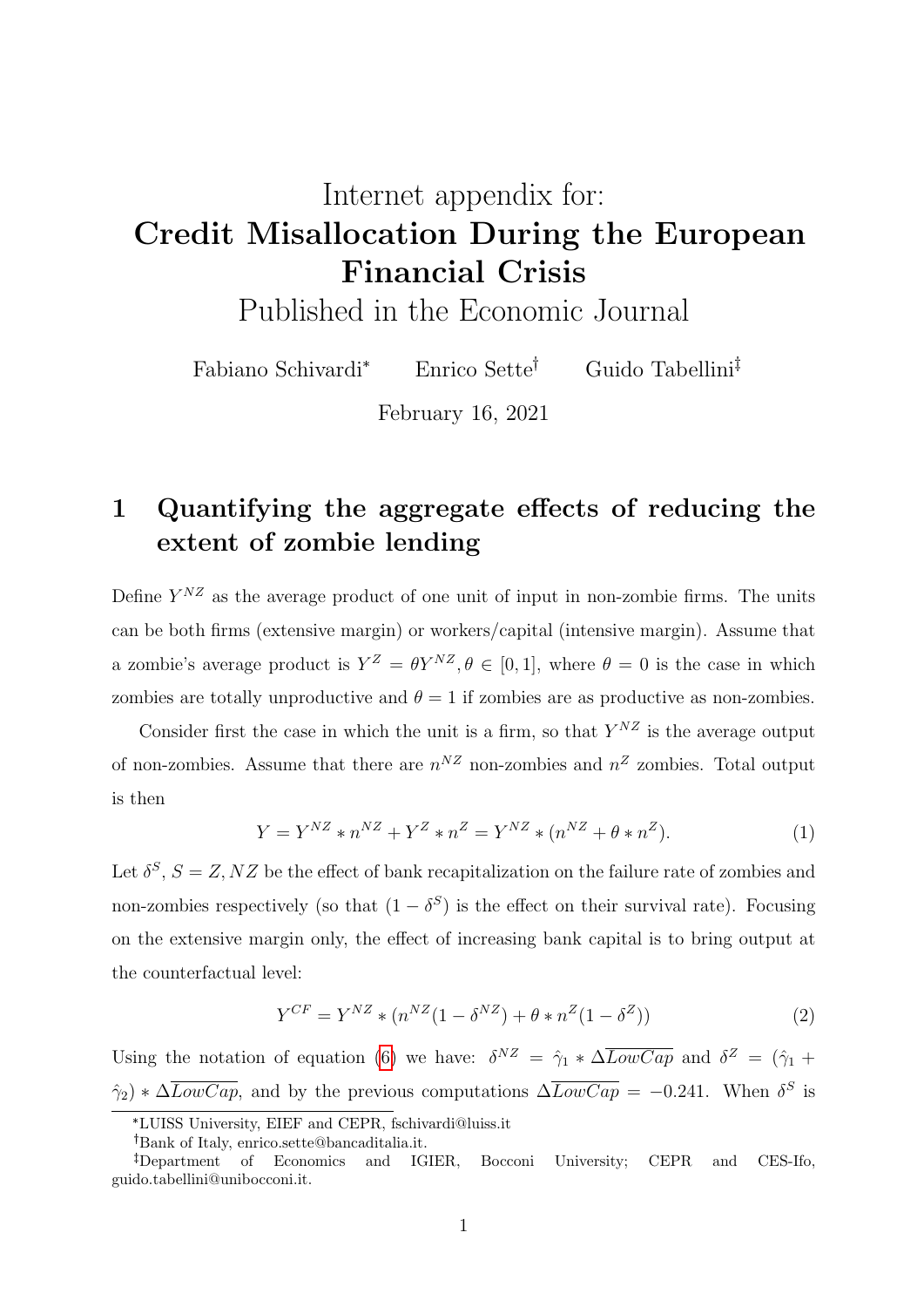negative, the number of surviving firms in the counterfactual scenario increases relative to the actual number, and vice versa if positive. We found that recapitalizing banks decreases the failure rate of non-zombies and increases that of zombies.

Define  $sh^{NZ} = n^{NZ}/(n^{NZ} + n^Z)$  as the share of non-zombies firms and symmetrically for  $sh^Z$ . The growth rate of output in the counterfactual scenario relative to actual output is:

$$
\frac{Y^{CF} - Y}{Y} = \frac{-sh^{NZ}\delta^{NZ} - \theta * sh^Z\delta^Z}{sh^{NZ} + \theta * sh^Z}
$$
(3)

The first term in the numerator is the percentage increase in output coming from the increase in the number of non-zombie firms (provided that  $\delta^{NZ}$  is negative), while the second term is the decrease coming from the exit of zombie firms, weighted by their relative productivity. The increase is maximal, and equal to  $\delta^{NZ}$  itself, when  $\theta = 0$ , i.e., when zombies are totally unproductive, and minimal when  $\theta = 1$ . Even in this case, however, the increase in the capital ratio of banks can have a positive effect as long as  $-sh^{NZ}\delta^{NZ} > sh^{Z}\delta^{Z}$ . In particular, the fact that the share of non-zombies is four times as large as that of zombies magnifies the effect: even when the treatment has perfectly symmetric effects  $(\delta^{NZ} = -\delta^Z)$ , output increases because there are more non-zombies so that the contraction in output due to the exit of zombies is more than compensated by the expansion in non-zombies.

From the descriptive statistics in Table [A2,](#page-6-0) we have that the share of zombies during the crisis is  $sh^Z = 0.19$ ; regression results in the first column of Table [8](#page-13-0) deliver  $\hat{\gamma}_1 = 0.444$ and  $\hat{\gamma}_1 + \hat{\gamma}_2 = -0.963$ , so that  $\delta^{NZ} = 0.0011$  and  $\delta^{Z} = -0.0023$ . The increase in output for  $\theta = 0$  is 0.11% and basically zero for  $\theta = 0.5$ . These figures indicate that the lower failure rate of healthy firms and the higher failure rate of zombies that would result from the capital injection would increase output growth by at best 0.1% during the crisis.

For the intensive margin, we have shown that the effects on the growth of non-zombies are rather modest. Consistently, if we take the estimates for employment growth in the first column of Table [4,](#page-9-0) we obtain  $\delta^Z = 0.012$  and  $\delta^{NZ} = 0.0004$ , so the increase in output is negligible for  $\theta = 0$  and slightly negative for positive values of  $\theta$ . We obtain similar results, if not even more negative, when we use capital and sales growth. Overall, the effect coming from the intensive margin is, in the best of cases, rather limited.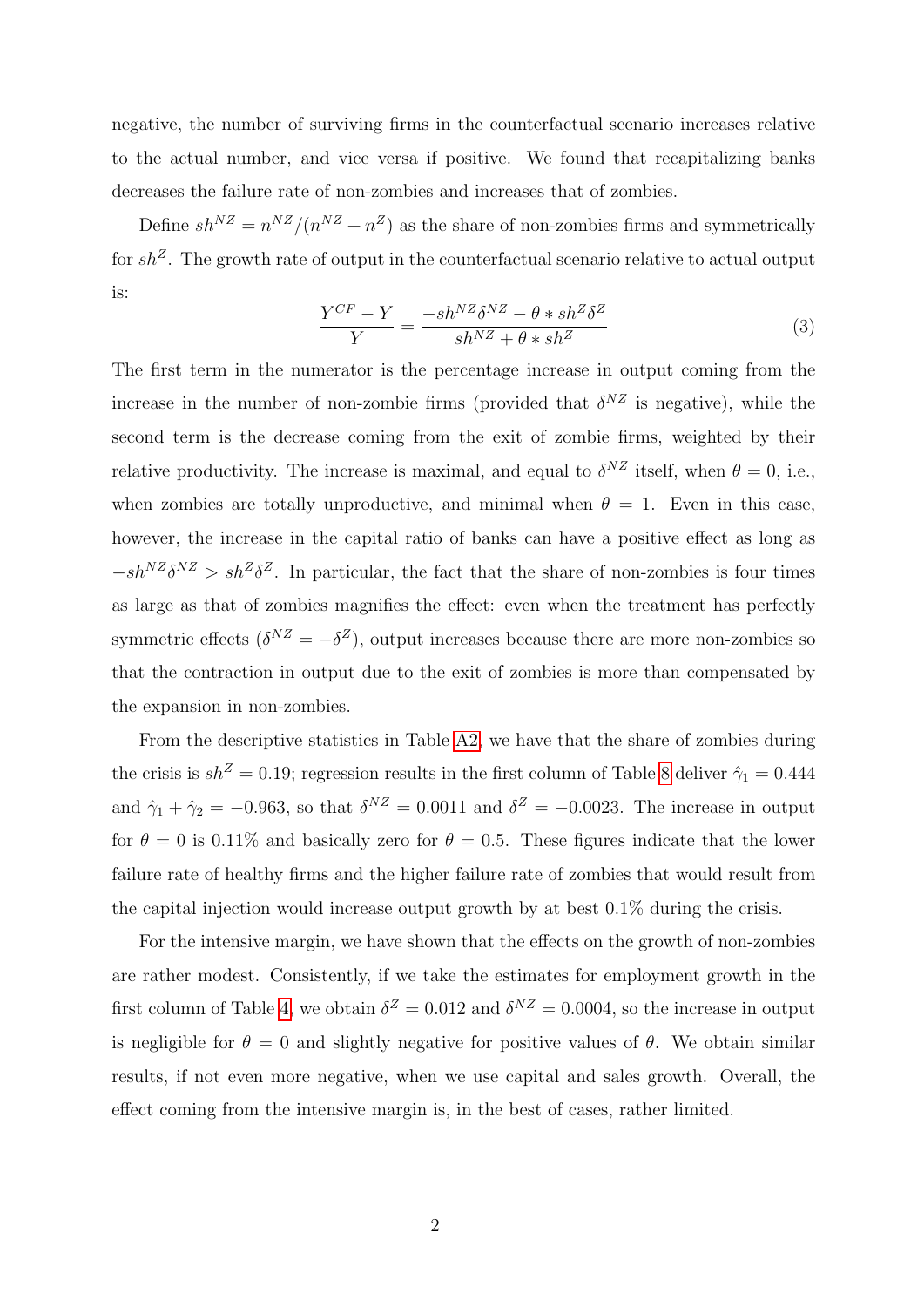### 2 Construction of the IO Matrix

The Input/output table we use is supplied by the National institute for statistics (Istat) and can be found at <https://www.istat.it/it/archivio/225665>. We use the 2010 sheet of the excel file SIMM TOT 63BxB.xls. The matrix is expressed in terms of NACE Rev. 2 classification (which corresponds to the Ateco 2007 classification), with the 88 divisions grouped into 63 sectors. We need to re-express the table in terms of our 2-digit sectoral classification (18 sectors), which is Ateco 2002. We proceed in two steps:  $(i)$  We find the Ateco 2002 codes corresponding to the Ateco 2007 codes in each of the 63 sectors in the IO matrix;  $(ii)$  We aggregate the 63 sectors into our 18.

To build the conversion table from Ateco 2002 to Ateco 2007 we rely on code descriptions and on the document " Tabella trascodifica Ateco 2002-2007 del 12-12-2008" provided by Istat at [https://www.istat.it/it/files/2011/03/Tavola\\_raccordo\\_Ateco20](https://www.istat.it/it/files/2011/03/Tavola_raccordo_Ateco2007-2002_12-12-08.pdf)07-2002\_ [12-12-08.pdf](https://www.istat.it/it/files/2011/03/Tavola_raccordo_Ateco2007-2002_12-12-08.pdf), which associates each 5-digit Ateco 2002 code to a 5-digit Ateco 2007 code. Most matches are precise but some required decisions on where to allocate categories that are split between two different codes. The main cases are listed below:

- $\bullet$  Ateco07 58 " Attività editoriali" is split between Ateco02 22 " Editoria, stampa e riproduzione di supporti registrati" and 72 " Informatica e attività connesse", because it includes " Edizione di software" (58.2). We associate it with Ateco02 22.
- $\bullet$  Ateco07 81 " Attività di servizi per edifici e paesaggio" is split between Ateco02 74 " Attività di servizi alle imprese" (main category), Ateco02 01 " Agricoltura, caccia e relativi servizi", Ateco02 70 " Attività immobiliari" and Ateco02 90 " Smaltimento rifiuti solidi, delle acque di scarico e simili" (in particular, the class 90.03 " Pulizia delle aree pubbliche, decontaminazione e disinquinamento dell'ambiente"). We associate it with Ateco02 74.
- $\bullet$  Ateco07 38 " Attività di raccolta, trattamento e smaltimento dei rifiuti; recupero dei materiali" is split between Ateco02 37 " Recupero e preparazione per il riciclaggio" and Ateco02 90 " Smaltimento dei rifiuti solidi, delle acque di scarico e simili". We associate it with Ateco02 90.
- Ateco07 75 " Servizi veterinari" corresponds to Ateco02 85.20, so it is included in the two-digit Ateco02 85 in our sectoral classification. However, in the NACE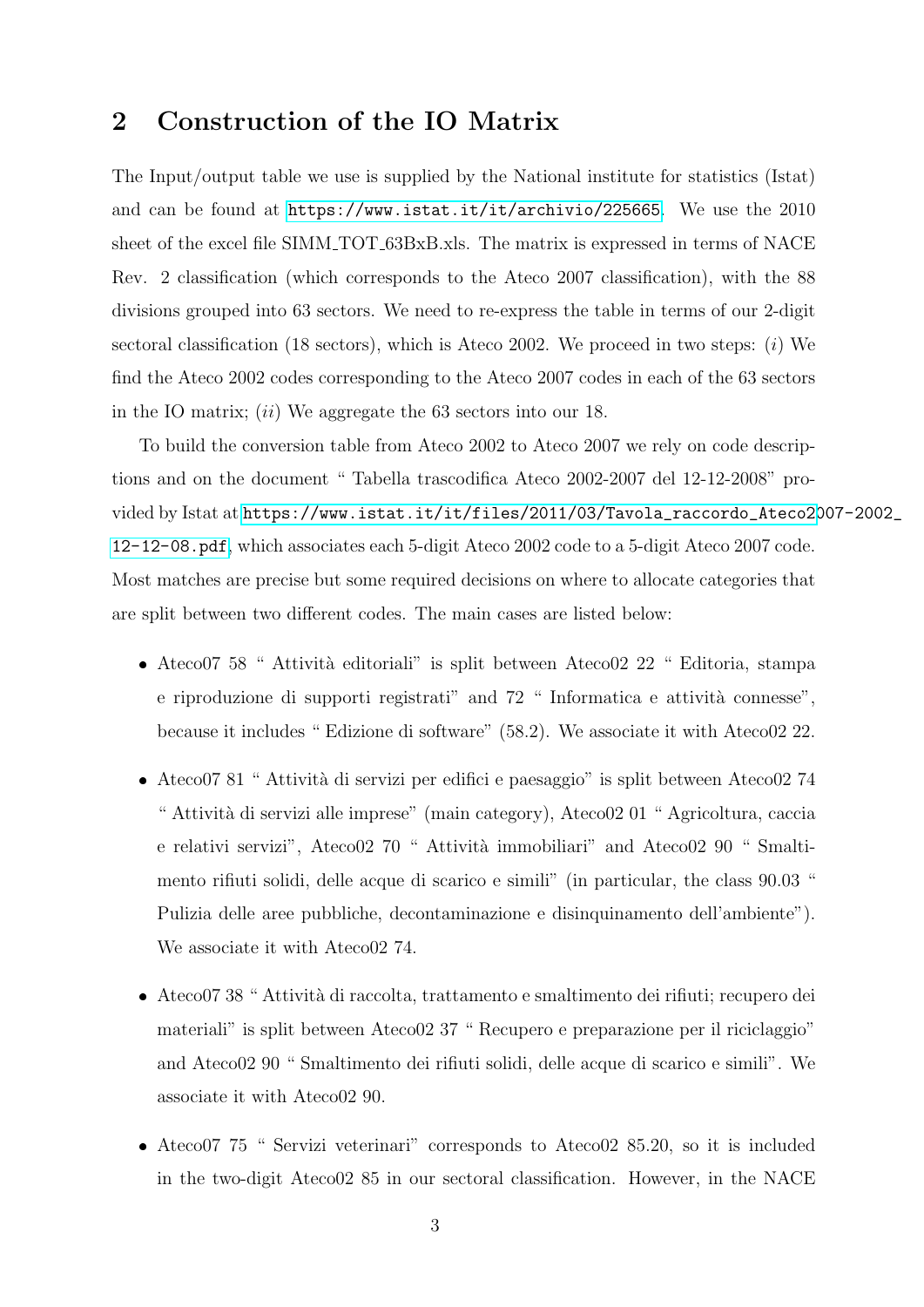classification at 63 sectors of the IO matrix we have a single class V74 75 " Altre attivit`a professionali, scientifiche e tecniche; servizi veterinari", which is matched to Ateco02 74 " Attività di servizi alle imprese" (following Istat's " Tabella trascodifica Ateco 2002-2007"). So even if Ateco07 75 is technically associated with Ateco02 85, when we aggregate the data it is included in Ateco02 74.

To aggregate the data, we use the conversion table to map each of the 63 ateco07 codes into a unique code of our sectoral classification and sum the values accordingly.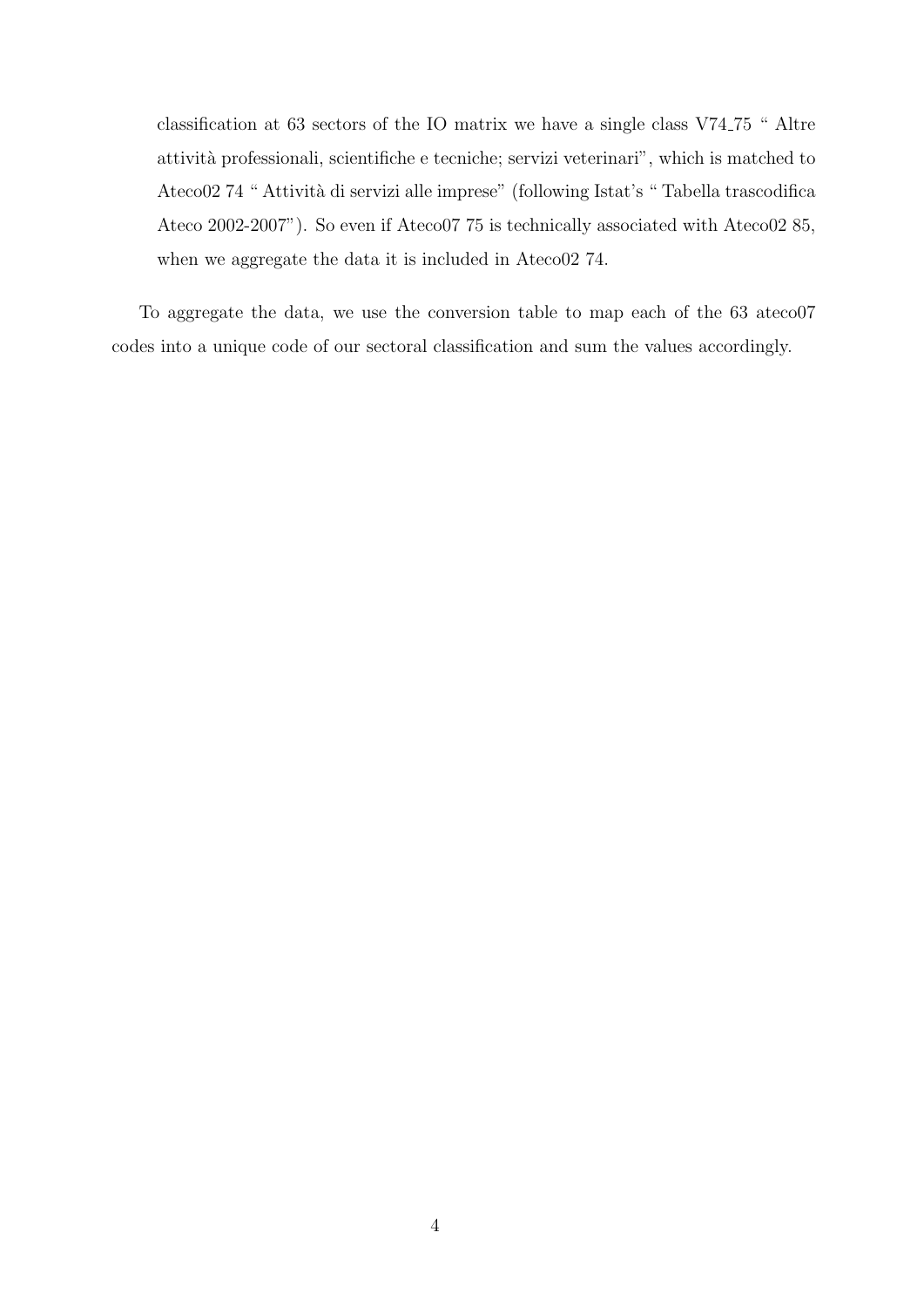### 3 Additional Figures



#### Figure A1: Leverage of Firms

Panel (a) shows the distribution of leverage (the ratio of debt from banks and from other financiers, excluding trade debt and debt towards shareholders, to total assets) for the whole sample of firms included in the firm register. Panel (b) shows the distribution of leverage of firms with the moving average of ROA below the prime rate in at least one year between 2004 and 2005 and that exited the market in 2006 or 2007 due to default or liquidation. The threshold on leverage used to define zombie firms is the median of this distribution. Data are from the year 2005.

Figure A2: Share of zombie firms by quartiles of bank capital



The figure shows the share of zombie firms by quartiles of bank capital. The share is computed using bank-firm relationships from the Italian Credit Register. Bank capital is the ratio of regulatory capital to risk weighted assets. Data cover the period 2004-2013.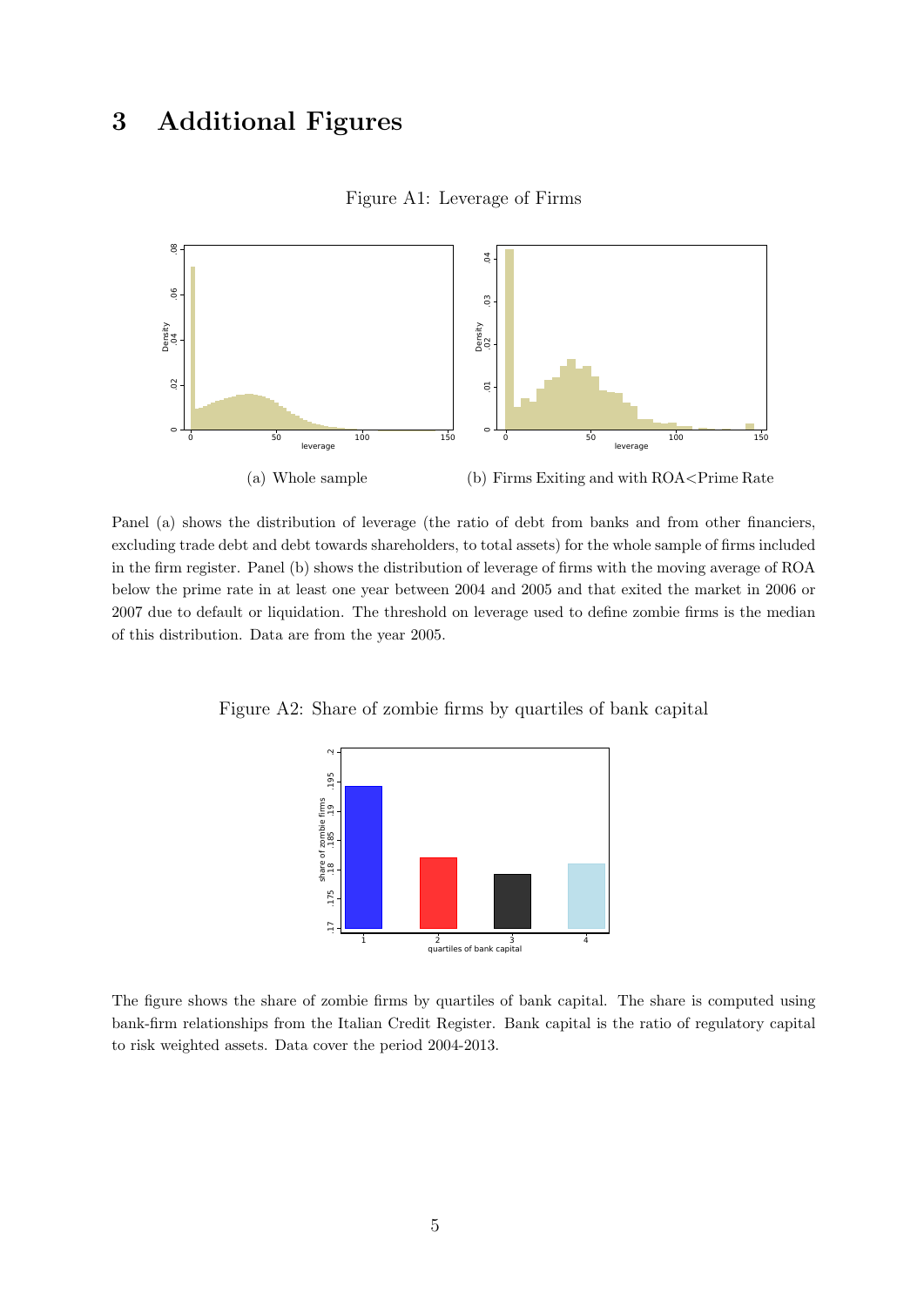### <span id="page-5-0"></span>4 Descriptive statistics and additional results

|                         | Mean     | S.D.    | Median | 25 <sub>pct</sub> | 75pct  | N       |
|-------------------------|----------|---------|--------|-------------------|--------|---------|
|                         |          |         |        |                   |        |         |
|                         |          |         |        |                   |        |         |
| <b>Non-Zombie Firms</b> |          |         |        |                   |        |         |
| Leverage                | 23.915   | 19.093  | 23.051 | 6.715             | 36.364 | 582,406 |
| ROA                     | 5.541    | 8.498   | 5.258  | 1.767             | 9.458  | 582,406 |
| EBIT/Int Exp            | 6.099    | 12.281  | 2.714  | 1.082             | 6.741  | 569,568 |
| Cash Hold/Assets        | 6.965    | 10.268  | 2.713  | 0.616             | 8.852  | 551,970 |
| Liquidity/Assets        | 13.181   | 62.097  | 6.073  | 2.328             | 14.141 | 582,265 |
| Assets (000 Euros)      | 9.414    | 119,134 | 1,999  | 896               | 5,049  | 582,406 |
| <b>Zombie Firms</b>     |          |         |        |                   |        |         |
| Leverage                | 56.843   | 15.065  | 52.895 | 45.882            | 63.580 | 119,488 |
| ROA                     | $-1.340$ | 7.981   | 1.091  | $-3.348$          | 3.354  | 119,488 |
| EBIT/Int Exp            | $-0.449$ | 4.158   | 0.479  | $-1.364$          | 1.441  | 118,875 |
| Cash Hold/Assets        | 3.184    | 6.152   | 0.939  | 0.226             | 3.304  | 109,909 |
| Liquidity/Assets        | 9.109    | 65.193  | 3.203  | 1.051             | 8.616  | 119,463 |
| Assets (000 Euros)      | 12,896   | 79.031  | 3,156  | 1,245             | 8,653  | 119,488 |

Table A1: Descriptive statistics of firms

The table shows descriptive statistics of firms according to zombie status. A firm is classified as zombie in any given year if, in that year, ROA is below PRIME, and if leverage exceeds 40%. This threshold corresponds to the median value of leverage in 2005 in the sample of firms that exited the market during 2006-2007 (i.e. just before the financial crisis) due to default or liquidation, and that during the previous two years had ROA< PRIME at least once. Data are from the Firm Register (Cerved) available at annual frequency from firms' balance sheets. Leverage is total financial debt over total assets; ROA is profits to assets ratio; Ebit/Int Exp is the ratio of Earnings before interest and taxes to interest expenses; Cash Holdings to Assets is the ratio of cash and cash equivalents to total assets; Liquidity to Assets is the share of liquidity and short term assets to total assets.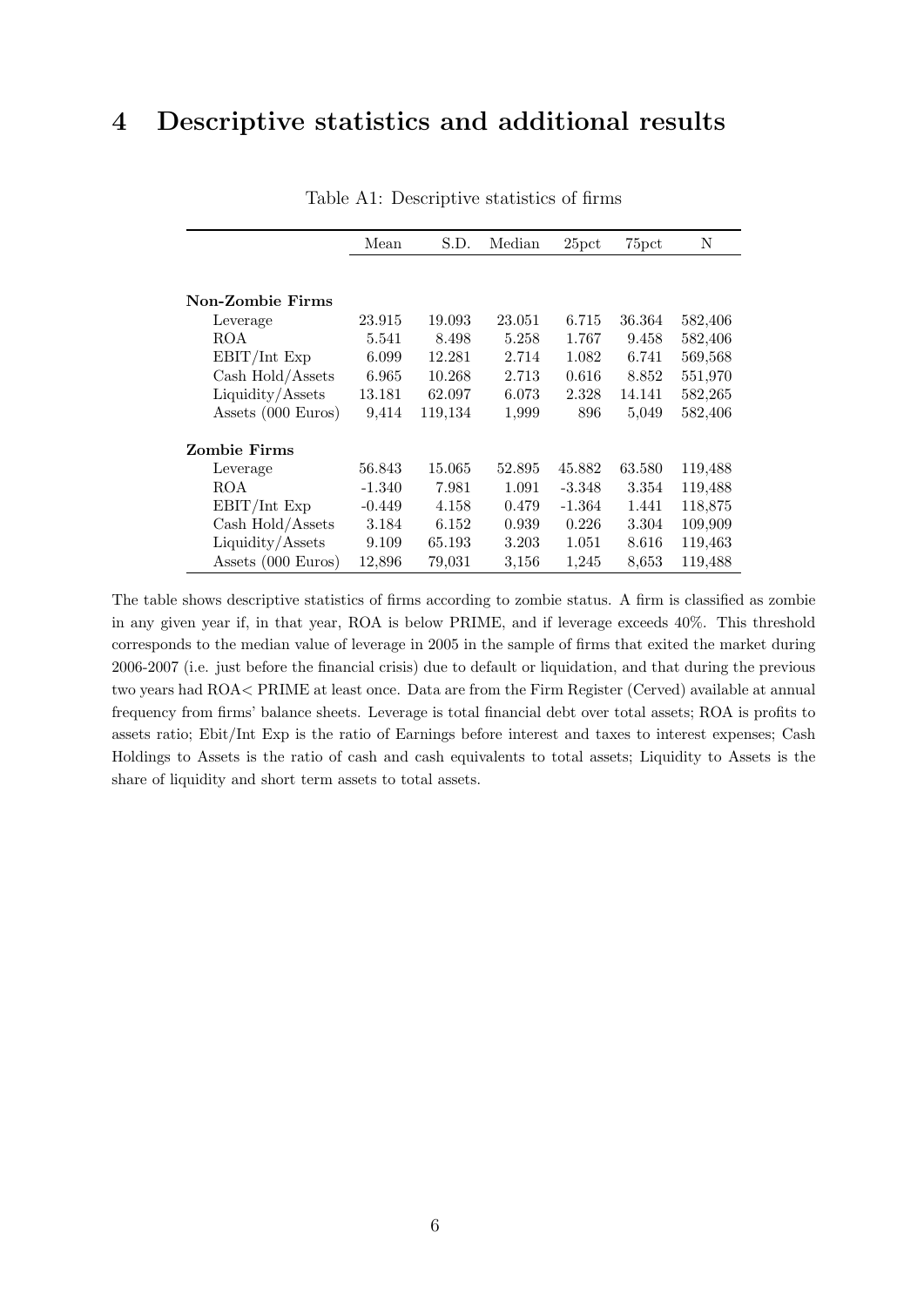|                                | Mean     | S.D.   | Median         | 25 <sub>pct</sub> | 75pct  | $\mathbf N$ |
|--------------------------------|----------|--------|----------------|-------------------|--------|-------------|
|                                |          |        |                |                   |        |             |
| Dependent variables:           |          |        |                |                   |        |             |
| Delta Log Credit               | $-8.063$ | 50.128 | $\overline{0}$ | $-15.771$         | 0.000  | 2,287,690   |
| $D(Cut=1)$                     | 9.433    | 29.229 | 0.000          | 0.000             | 0.000  | 2,636,764   |
| $D(Cut Rev=1)$                 | 9.844    | 29.790 | 0.000          | 0.000             | 0.000  | 2,095,046   |
| $D(Bad loan=1)$                | 1.778    | 13.216 | 0.000          | 0.000             | 0.000  | 2,698,744   |
| $D(Non-perf=1)$                | 3.722    | 18.929 | 0.000          | 0.000             | 0.000  | 2,698,744   |
| Interest rate on credit lines  | 9.929    | 4.246  | 9.34           | 6.551             | 12.731 | 966,838     |
| Firm regressors:               |          |        |                |                   |        |             |
| Zombie $(Z)$                   | 0.193    | 0.395  | 0.000          | 0.000             | 0.000  | 2,287,690   |
| Zombie 2                       | 0.108    | 0.310  | 0.000          | 0.000             | 0.000  | 2,224,741   |
| PC ROA-leverage (PC 1)         | 0.065    | 0.839  | 0.106          | $-0.473$          | 0.596  | 2,287,690   |
| PC EBIT/Int.-leverage $(PC 2)$ | 0.093    | 0.991  | 0.281          | $-0.382$          | 0.727  | 2,224,741   |
| Score                          | 0.059    | 0.236  | 0.000          | 0.000             | 0.000  | 2,281,296   |
| Banks regressors:              |          |        |                |                   |        |             |
| LowCap                         | 0.241    | 0.428  | 0.000          | 0.000             | 0.000  | 2,287,690   |
| Capital Ratio                  | 11.321   | 2.365  | 11.094         | 10.164            | 12.09  | 2,287,690   |
| LowCap yby                     | 0.439    | 0.496  | 0.000          | 0.000             | 1.000  | 2,287,690   |
| LowCap9                        | 0.040    | 0.195  | 0.000          | 0.000             | 0.000  | 2,287,690   |
| Liquidity ratio                | 9.042    | 4.335  | 9.211          | 5.637             | 11.090 | 2,287,690   |
| Interbank ratio                | 7.916    | 8.137  | 5.939          | 3.563             | 9.061  | 2,286,616   |
| Bank Roa                       | 0.026    | 0.658  | 0.221          | 0.066             | 0.441  | 2,286,616   |
| Bank Size                      | 11.579   | 1.819  | 11.801         | 10.395            | 13.303 | 2,287,690   |
| Bank-firm regressors:          |          |        |                |                   |        |             |
| Share bank                     | 29.387   | 21.449 | 23.942         | 12.284            | 42.350 | 2,287,690   |
| Share credit line              | 24.162   | 30.503 | 11.111         | 3.498             | 30.708 | 2,287,690   |

ł,

<span id="page-6-0"></span>Table A2: Descriptive Statistics of the variables used in the credit regressions

See note to table on next page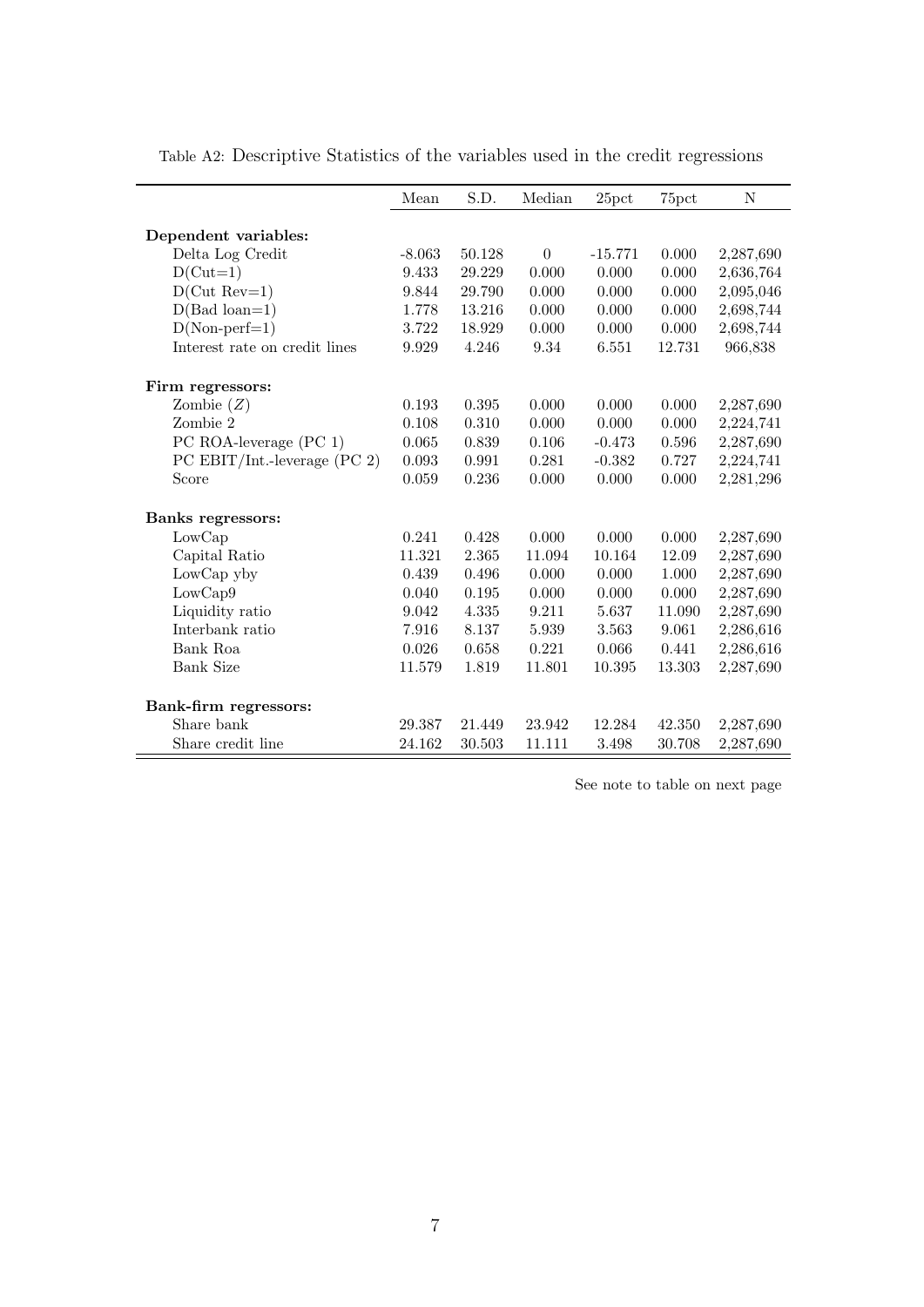The table shows descriptive statistics of the variables used in the regressions, relative to the estimating sample. The statistics are taken over the distribution of firm-bank-year observations. Data on credit and on bank-firm relationships are from the Italian Credit Register. Data on firm characteristics are from the Firm Register. Data on bank characteristics are from the Supervisory Reports. The sample period includes bank-firm relationships at the year frequency between 2008 and 2013. Delta log credit is the yearly difference in log credit granted;  $D(Cut= 1)$  is a dummy equal to one if a credit relationship is severed in the next year;  $D(Cut Rev= 1)$  is a dummy equal to one if a credit line is severed in the next year;  $D(Bad loan= 1)$  is a dummy equal to 1 if the bank classifies a loan as bad loan between year t and  $t + 1$ ; D(Non-perf= 1) is a dummy equal to 1 if the bank classifies a loan as non performing between year t and  $t + 1$ ; Interest rate on credit lines is the interest rate on revolving credit lines (inclusive of fees and commissions) by bank  $j$  to firm  $i$ ; Zombie (Z) is a dummy equal to 1 if the firm's ROA (2 years moving average) is below the prime rate (2 years moving average) and the firm's leverage is above the median leverage, as of the end of 2005, computed on the sample of firms that had ROA below prime rate in at least 1 year between 2004 and 2005 and that exited the market in 2006 or 2007 due to default or liquidation. Zombie 2 is a dummy equal to 1 if the firm EBIT to interest expenses ratio (2 years moving average) is below 1 and the firm's leverage is above the median leverage, as of the end of 2005, computed on the sample of firms that had the EBIT to interest expenses ratio below 1 in at least 1 year between 2004 and 2005 and that exited the market in 2006 or 2007 due to default or liquidation; PC ROA-leverage (PC 1) is the principal component of the moving average of ROA and leverage; PC EBIT/Int-Leverage (PC 2) is the principal component of the moving average of the EBIT to interest expenses ratio and leverage; Score is a dummy variable equal to 1 if the firm has a Z-score in the bottom 2 notches of the distribution (which includes 9 notches) indicating high risk of default; LowCap is a dummy equal to 1 if the capital ratio is below the median capital ratio of the distribution as of 2008; Capital Ratio is the ratio of regulatory capital to risk weighted assets; LowCap9 is a dummy equal to 1 if the capital ratio is below 9 (the regulatory threshold is 8); LowCap yby is a dummy equal to 1 if the capital ratio is below the median capital ratio computed year by year; Liquidity ratio is the ratio of cash plus government securities to total assets; Interbank ratio is the ratio of interbank deposits to total assets; Bank Roa is the ratio of bank profit to total assets; Bank size is the log of total assets; Share bank is the share of total credit to the firm by the bank; Share credit line is the share of overdraft loans out of total loans within the bank-firm relationship.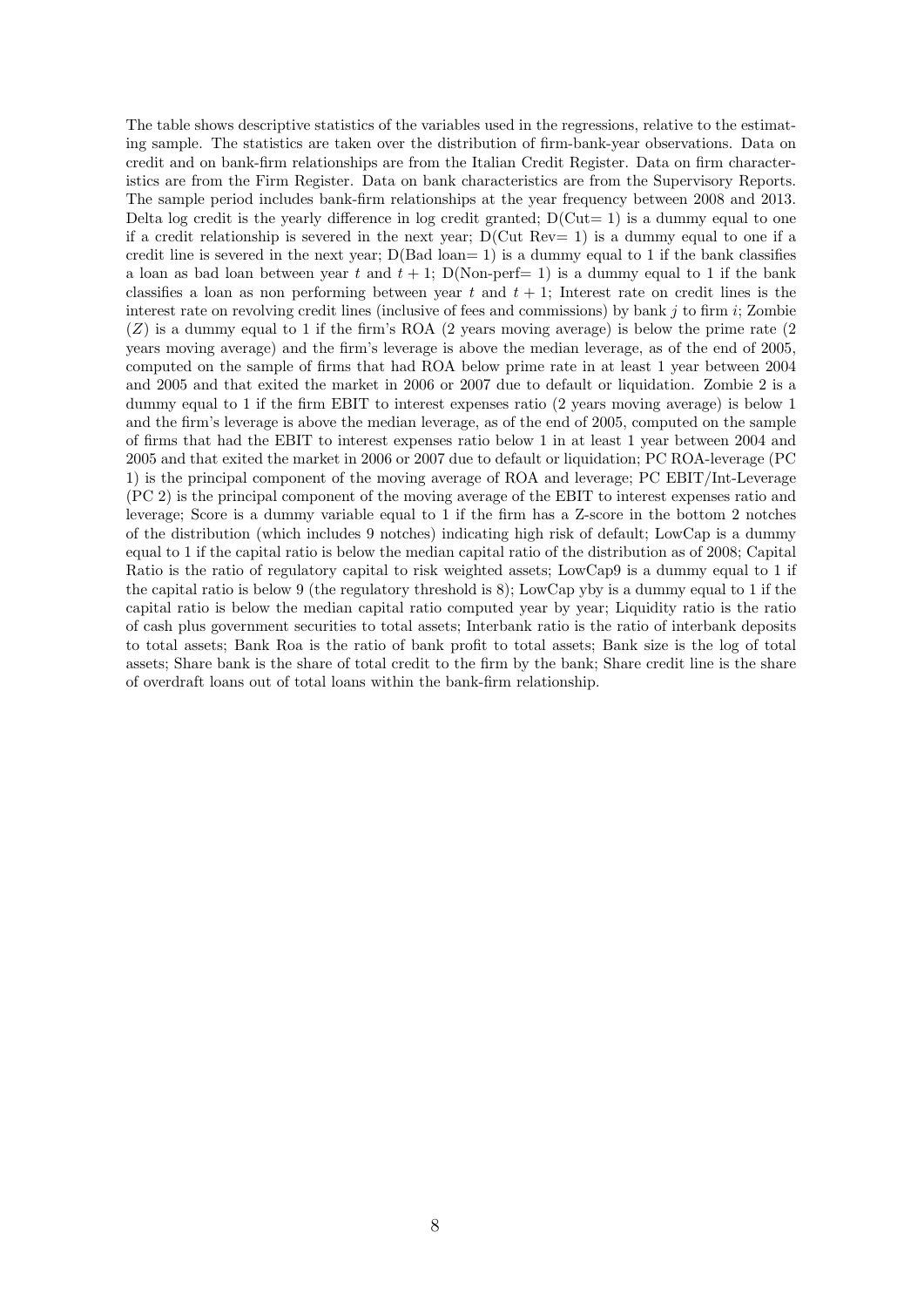|                             | (1)         | (2)           | (3)            |
|-----------------------------|-------------|---------------|----------------|
|                             | collateral  | no collateral | interest rates |
|                             |             |               |                |
| LowCap                      | $-1.194$    | $-1.293**$    | 0.060          |
|                             | (1.012)     | (0.645)       | (0.103)        |
| $LowCap^*Z$                 | 0.405       | $1.619***$    | 0.009          |
|                             | (0.743)     | (0.547)       | (0.046)        |
| Share bank                  | $-0.040***$ | $-0.304***$   | $-0.020***$    |
|                             | (0.007)     | (0.013)       | (0.001)        |
| Share credit line           | $0.088***$  | $0.146***$    | $-0.019***$    |
|                             | (0.007)     | (0.008)       | (0.002)        |
| Liquidity ratio             | $0.285***$  | $0.303***$    | 0.002          |
|                             | (0.105)     | (0.087)       | (0.022)        |
| Interbank ratio             | $0.161**$   | $0.161**$     | $-0.002$       |
|                             | (0.067)     | (0.072)       | (0.022)        |
| Bank Roa                    | $-2.200***$ | $-0.705$      | $-0.108$       |
|                             | (0.575)     | (0.621)       | (0.102)        |
| Bank size                   | $-4.911*$   | $-4.128$      | $-0.119$       |
|                             | (2.832)     | (3.018)       | (0.853)        |
| $H_0$ : LowCap + LowCap*Z=0 |             |               |                |
| p-value                     | 0.556       | 0.672         | 0.516          |
| Firm*year FE                | Y           | Y             | Y              |
| <b>Bank FE</b>              | Y           | Y             | Y              |
| Observations                | 144,789     | 1,878,353     | 966,838        |
| $\,R^2$                     | 0.470       | 0.389         | 0.654          |

Table A3: Additional tests on zombie lending

The table shows OLS regressions of different outcome variables on the dummy for banks with capital ratio below the median (LowCap) and its interaction with the dummy for zombie firms (Z). The median capital ratio is computed on the distribution as of 2008. In columns (1) and (2) the dependent variable is the change in the log of credit granted (credit commitments). Column (1) includes firm\*bank relationships in which some credit is collateralized (i.e. the share of collateralized credit is positive). Column (2) includes firm\*bank relationships in which no credit is collateralized (i.e. the share of collateralized credit is zero). The change in the log of credit granted is computed as the difference between total credit granted to the firm by the bank in period t and period  $t + 1$ . In column (3) the outcome variable is the level of interest rate on revolving credit lines (inclusive of fees and commissions). These regressions represent a test of evergreening. All regressions include firm\*year fixed effects and bank fixed effects (the same specification as in column (4) of Table [1\)](#page-5-0), the share of total credit to the firm granted by the bank and the share of credit line out of total credit to the firm by the bank. Firm and bank level controls are measured as of year t, and are defined in the notes to Table [1.](#page-5-0) The sample includes yearly data between 2008 and 2013. Standard errors double clustered at the bank and firm level in parentheses. \*  $p < 0.10$ , \*\*  $p < 0.05$ , \*\*\*  $p < 0.01$ .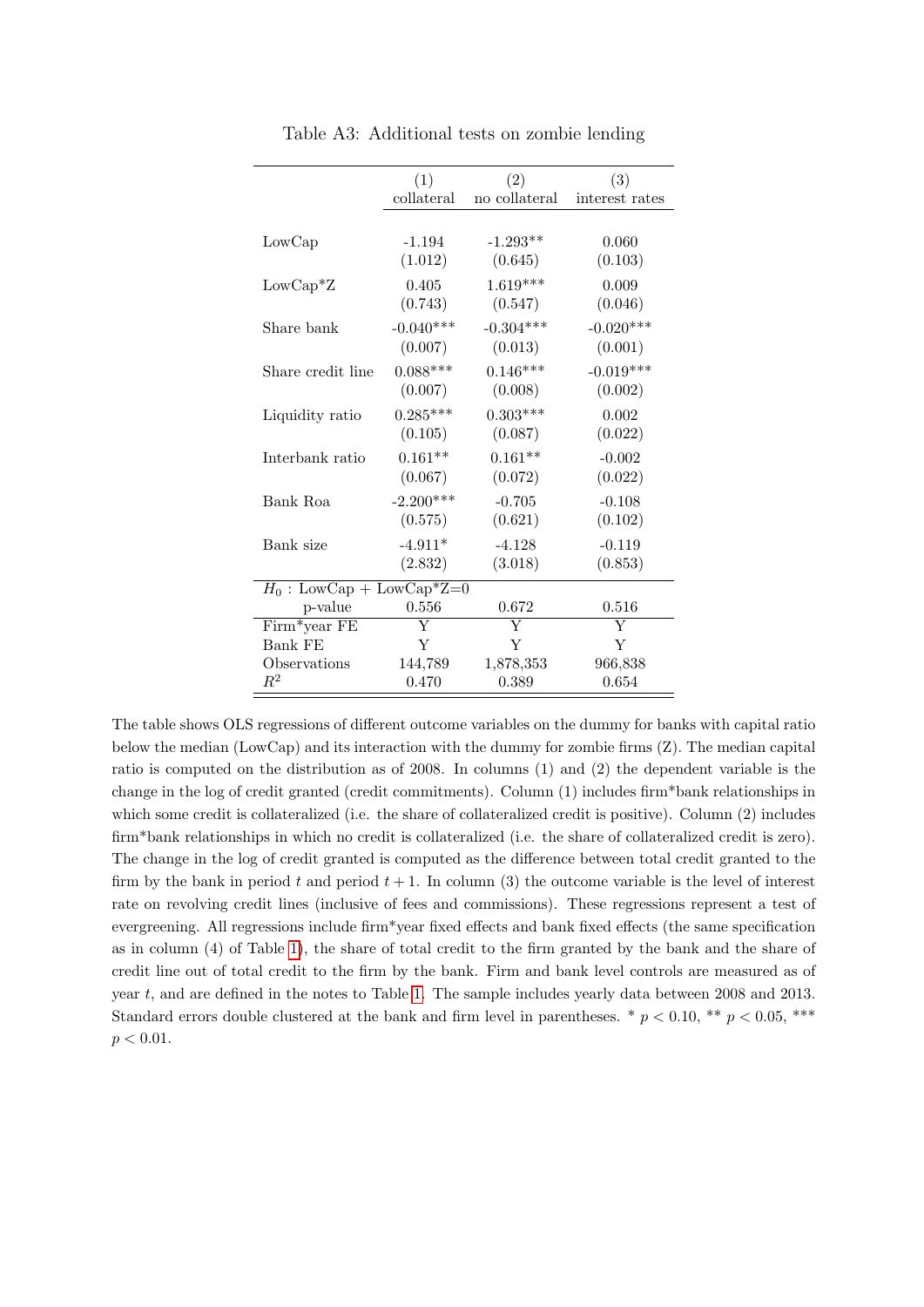|                             | (1)        | (2)                              | (3)                          | (4)        | (5)        |
|-----------------------------|------------|----------------------------------|------------------------------|------------|------------|
|                             | Zombie 2   | Zombie <sub>3</sub>              | PC 1                         | PC 2       | Score      |
|                             |            |                                  |                              |            |            |
|                             |            |                                  | Panel A: Basic specification |            |            |
| LowCap                      | $-1.136$   | $-1.225*$                        | $-1.020$                     | $-1.051$   | $-1.127$   |
|                             | (0.698)    | (0.684)                          | (0.680)                      | (0.681)    | (0.696)    |
| $LowCap^*Z$                 | $2.104***$ | $1.812***$                       | $1.097***$                   | $1.019***$ | $3.780***$ |
|                             | (0.498)    | (0.491)                          | (0.269)                      | (0.252)    | (0.799)    |
| $H_0$ : LowCap + LowCap*Z=0 |            |                                  |                              |            |            |
| p-value                     | 0.202      | 0.476                            | 0.918                        | 0.965      | 0.004      |
| Observations                | 2,223,379  | 2,286,282                        | 2,286,282                    | 2,223,379  | 2,281,296  |
| $\,R^2$                     | 0.373      | 0.376                            | 0.376                        | 0.373      | 0.376      |
|                             |            |                                  |                              |            |            |
|                             |            | Panel B: Saturated specification |                              |            |            |
| $LowCap^*Z$                 | $1.061***$ | 0.268                            | $0.478***$                   | $0.323***$ | $1.781***$ |
|                             | (0.318)    | (0.262)                          | (0.120)                      | (0.105)    | (0.457)    |
| Observations                | 2,046,629  | 2,107,882                        | 2,107,882                    | 2,046,629  | 2,102,990  |
| $R^2$                       | 0.628      | 0.629                            | 0.629                        | 0.628      | 0.629      |

<span id="page-9-0"></span>Table A4: Credit Growth - Alternative definitions of zombie firm

Panel A replicates the regressions in column (4) (with firm\*year and bank fixed effects) and Panel B those in column (6) (with firm\*year, bank\*year and firm\*bank fixed effects) of Table [1](#page-5-0) using alternative definitions of zombie firms. In column (1) the dummy for a zombie firm (Zombie 2) equals one if both a) the firm EBIT to interest coverage ratio (two-year moving average) is below 1; and b) the firm's leverage is above the median leverage, as of the end of 2005, computed on the sample of firms with EBIT to interest coverage ratio below 1 in at least one year between 2004 and 2005 and that exited the market in 2006 or 2007 due to default or liquidation; in column (2) the dummy for a zombie firm is equal to Zombie  $(Z)$  except that we impose the additional condition that revenues do not increase for the next three consecutive years (this allows to define as non-zombies fast growing firms such as start-ups and the like); in column (3) the continuous indicator for zombie firms PC 1 is the principal component of the moving average of ROA and leverage (the share of variance accounted for by PC ROA Leverage is 62%); in column (4) PC 2 is the principal component of the moving average of the EBIT to interest coverage ratio and leverage (the share of variance accounted for by  $PC$  EBIT/INT leverage is 54%); in column (5) Score is a dummy variable equal to 1 if the firm has a Z-score in the bottom 2 notches of the distribution (which includes 9 notches) indicating high risk of default. See the note to Table [1](#page-5-0) for the definition of the other variables. Standard errors double clustered at the bank and firm level in parentheses.  $*$   $p < 0.10$ , \*\*  $p < 0.05$ , \*\*\*  $p < 0.01$ .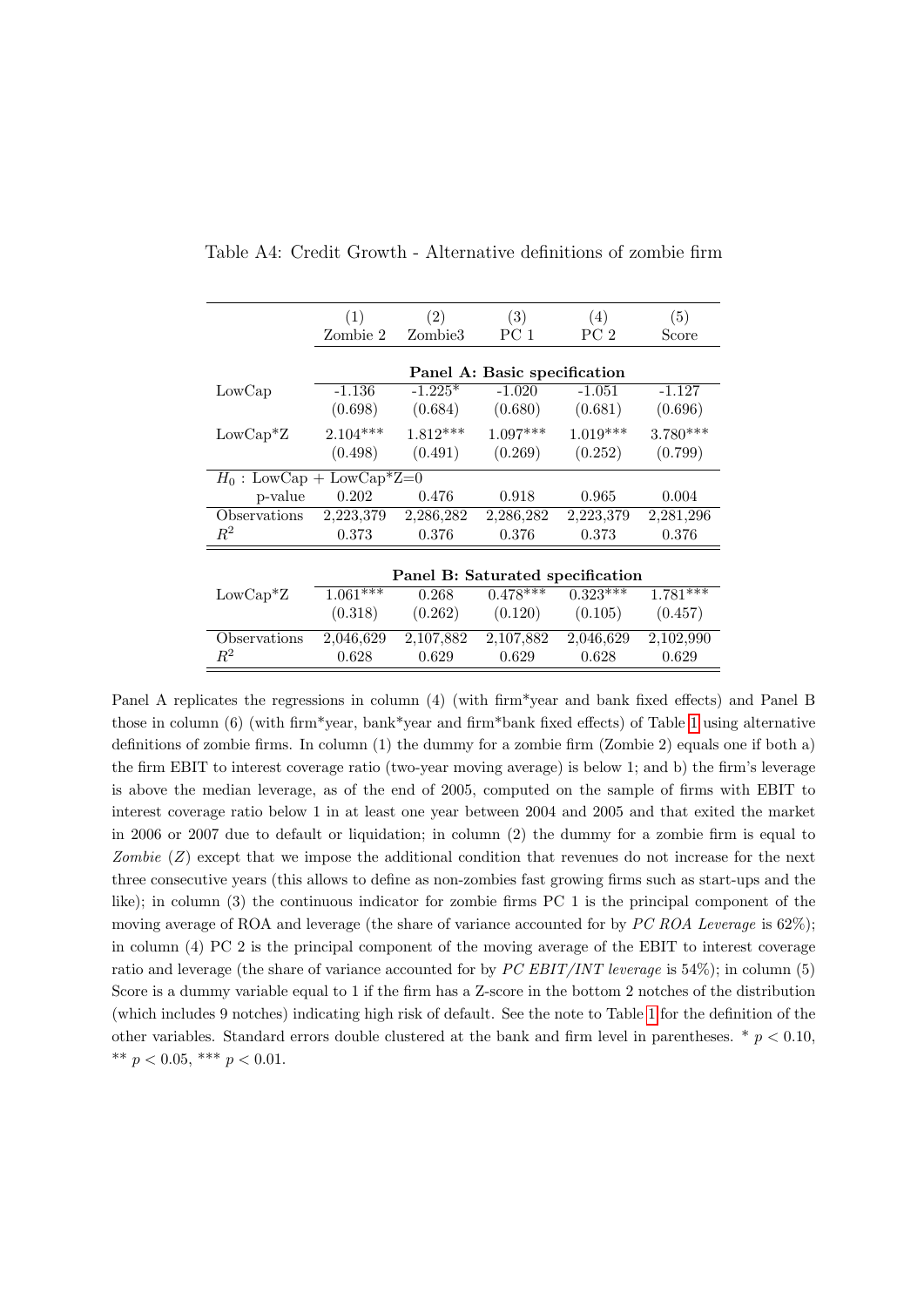| .<br>Fa                                       |                  | ble A5: Credit Growth - Robustness on the definition of banks strength |                                   |                                  |                                         |                                          |
|-----------------------------------------------|------------------|------------------------------------------------------------------------|-----------------------------------|----------------------------------|-----------------------------------------|------------------------------------------|
|                                               | Low Cap yby<br>Ξ | Capital Ratio<br>$\widehat{\mathfrak{O}}$                              | LowCap9<br>$\widehat{\mathbb{C}}$ | $_{\rm Low\ Roa}$<br>$\bigoplus$ | High Lever.<br>$\widetilde{\mathbf{e}}$ | High Bad Loans<br>$\widehat{\mathbf{e}}$ |
|                                               |                  |                                                                        | Panel A: Basic specification      |                                  |                                         |                                          |
| Capital Measure                               | $-1.846**$       | $0.662**$                                                              | $-0.930$                          | $1.189**$                        | $-0.071$                                | $-0.029$                                 |
|                                               | (6.794)          | (0.262)                                                                | (0.645)                           | (0.496)                          | (0.849)                                 | (0.629)                                  |
| <b>Zombie</b><br>Capital Measure <sup>4</sup> | $1.429***$       | $-0.273*$                                                              | $2.676***$                        | 0.046                            | $-0.356$                                | $1.729**$                                |
|                                               | (0.480)          | (0.163)                                                                | (0.647)                           | (0.664)                          | (0.605)                                 | (0.669)                                  |
| $LowCap*Z=0$<br>$H_0$ : LowCap +              |                  |                                                                        |                                   |                                  |                                         |                                          |
| p-value                                       | 0.666            | 0.198                                                                  | 0.0710                            | 0.140                            | 0.673                                   | 0.0462                                   |
| Observations                                  | 2286282          | 2286282                                                                | 2286282                           | 2286282                          | 2286282                                 | 2285554                                  |
| $R^2$                                         | 0.376            | 0.376                                                                  | 0.376                             | 0.376                            | 0.376                                   | 0.376                                    |
|                                               |                  |                                                                        | Panel B: Saturated specification  |                                  |                                         |                                          |
| Capital Measure*Zombie                        | $0.645***$       | $-0.268***$                                                            | 0.604                             | $0.650**$                        | $-0.661***$                             | $0.719***$                               |
|                                               | (0.198)          | (0.078)                                                                | (0.476)                           | (0.268)                          | (0.237)                                 | (0.265)                                  |
|                                               |                  |                                                                        |                                   |                                  |                                         |                                          |
| Observations                                  | 2107882          | 2107882                                                                | 2107882                           | 2106342                          | 2108008                                 | 2107227                                  |
| $R^2$                                         | 0.629            | 0.629                                                                  | 0.629                             | 0.626                            | 0.629                                   | 0.629                                    |

capital ratio in a year is below the median capital ratio in that year; in column  $(2)$  is the continuous capital ratio; in column  $(3)$  is a dummy equal to one if (the change in log credit in the last year is computed between 2012 and 2013). Standard errors double clustered at the bank and firm level in parentheses. \* Panel A replicates the regressions in column (4) (with firm\*year and bank fixed effects) and Panel B those in column (6) (with firm\*year, bank\*year and firm\*bank fixed effects) of Table 1 using alternative definitions of banks strength. In column (1) the indicator of banks strength is a dummy equal to one if the capital ratio in a year is below the median capital ratio in that year; in column  $(2)$  is the continuous capital ratio; in column  $(3)$  is a dummy equal to one if the capital ratio is below 9 (the minimum regulatory threshold is  $8\%$ ); in column  $(4)$  a dummy for banks with ROA below the median of the distribution as a dummy equal to one if the ratio of bad loans to assets is above the median of the distribution as of 2008. The sample includes years between 2008 and 2013 Panel A replicates the regressions in column (4) (with firm\*year and bank fixed effects) and Panel B those in column (6) (with firm\*year, bank\*year and firm\*bank fixed effects) of Table [1](#page-5-0) using alternative definitions of banks strength. In column (1) the indicator of banks strength is a dummy equal to one if the the capital ratio is below 9 (the minimum regulatory threshold is 8%); in column (4) a dummy for banks with ROA below the median of the distribution as of 2008; in column (5) a dummy equal to one if the bank has leverage (total assets to capital) above the median of the distribution as of 2008; in column (6) a dummy equal to one if the ratio of bad loans to assets is above the median of the distribution as of 2008. The sample includes years between 2008 and 2013 (the change in log credit in the last year is computed between 2012 and 2013). Standard errors double clustered at the bank and firm level in parentheses.  $*$ of 2008; in column (5) a dummy equal to one if the bank has leverage (total assets to capital) above the median of the distribution as of 2008; in column (6)  $p < 0.10,$  \*\*  $p < 0.05,$  \*\*\*  $p < 0.01$ .  $p < 0.10$ , \*\*  $p < 0.05$ , \*\*\*  $p < 0.01$ .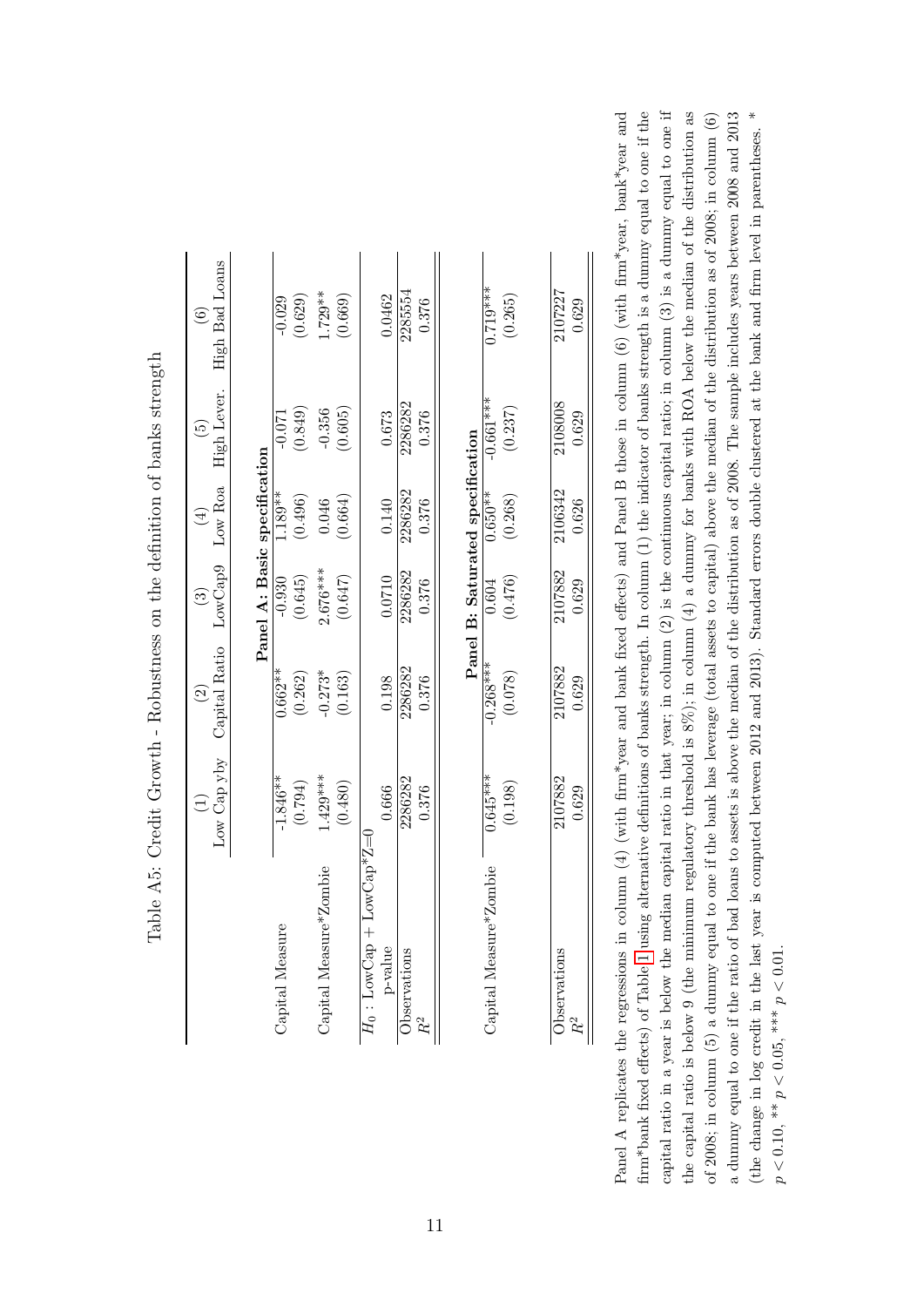|                             | (1)                    | (2)                 | (3)                    | (4)                    | (5)                    | (6)                    |
|-----------------------------|------------------------|---------------------|------------------------|------------------------|------------------------|------------------------|
| LowCap                      | 0.702<br>(1.260)       | $-0.681$<br>(1.635) | $-0.476$<br>(1.593)    | 0.651<br>(1.630)       |                        |                        |
| $LowCap^*Z$                 | $-1.519**$<br>(0.629)  | $-0.438$<br>(0.509) | $-0.234$<br>(0.532)    | $-0.143$<br>(0.505)    | $-0.078$<br>(0.277)    | $-0.339$<br>(0.358)    |
| Z                           | $-4.723***$<br>(0.393) |                     |                        |                        |                        |                        |
| Share bank                  |                        |                     | $-0.466***$<br>(0.023) | $-0.465***$<br>(0.023) | $-0.453***$<br>(0.003) | $-2.642***$<br>(0.009) |
| Share credit line           |                        |                     | $0.101***$<br>(0.011)  | $0.101***$<br>(0.011)  | $0.109***$<br>(0.002)  | $0.284***$<br>(0.007)  |
| Liquidity ratio             |                        |                     |                        | 0.586<br>(0.365)       |                        |                        |
| Interbank ratio             |                        |                     |                        | $-0.012$<br>(0.138)    |                        |                        |
| Bank Roa                    |                        |                     |                        | 1.754<br>(1.343)       |                        |                        |
| Bank size                   |                        |                     |                        | $-5.375$<br>(3.599)    |                        |                        |
| $H_0$ : LowCap + LowCap*Z=0 |                        |                     |                        |                        |                        |                        |
| p-value                     | 0.536                  | 0.565               | 0.710                  | 0.790                  | 0.778                  | 0.344                  |
| Observations<br>$R^2$       | 1,620,443<br>0.160     | 1,368,511<br>0.336  | 1,368,511<br>0.364     | 1,368,511<br>0.364     | 1,368,501<br>0.377     | 1,126,271<br>0.661     |

Table A6: Credit Growth – Pre-crisis

The table shows regressions of the change in the log of credit granted (credit commitments) on the dummy for zombie firms (Z), the dummy for banks with capital ratio below the median (LowCap) and their interactions. The median capital ratio is computed on the distribution as of 2004. The change in the log of credit granted is computed as the difference between total credit granted to the firm by the bank in period t and period  $t + 1$ . Firm and bank level controls are measured as of year t. The dummy for a zombie firm (Z) is defined as in Table [1.](#page-5-0) The capital ratio is the ratio of bank regulatory capital and risk weighted assets. Share bank is the share of total credit to the firm by the bank; Share credit line is the share of overdraft loans out of total loans within the bank-firm relationship; Liquidity ratio is the ratio of cash and government bonds to total assets; Interbank ratio is the ratio of interbank deposits and repos with banks (excluding those with central banks) and total assets; Bank Roa is the ratio of profits to total assets; Bank size is the log of total assets. The sample includes years between 2004 and 2007. Standard errors double clustered at the bank and firm level in parentheses. \*  $p < 0.10$ , \*\*  $p < 0.05$ , \*\*\*  $p < 0.01$ .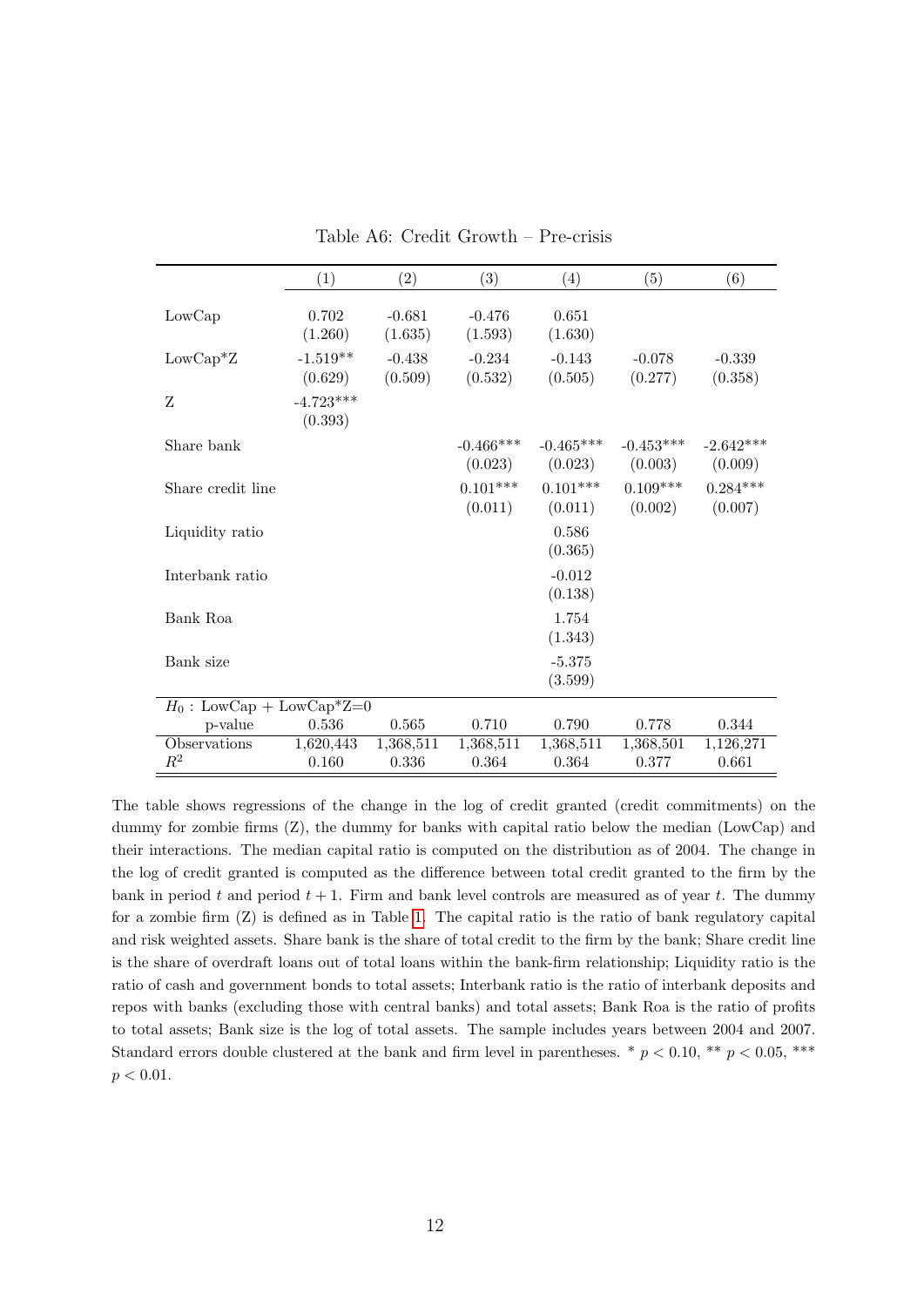|                                           | (1)            | $\left( 2\right)$  | (3)                | (4)                |
|-------------------------------------------|----------------|--------------------|--------------------|--------------------|
|                                           |                |                    |                    |                    |
| $\overline{\text{LowCap}}$                | $-1.637*$      | $-1.627*$          | $-1.364$           | $-2.352***$        |
|                                           | (0.937)        | (0.940)            | (0.942)            | (0.851)            |
| $\overline{\text{LowCap}}$ <sup>*</sup> Z | $7.638***$     | $8.071***$         | $8.056***$         | $10.322***$        |
|                                           | (0.718)        | (0.713)            | (0.714)            | (0.780)            |
| Z                                         | $-10.480***$   | $-10.225***$       | $-10.218***$       | $-12.558***$       |
|                                           | (0.344)        | (0.336)            | (0.336)            | (0.345)            |
| Share bank                                |                | $0.264***$         | $0.259***$         | $0.681***$         |
|                                           |                | (0.014)            | (0.014)            | (0.008)            |
| Share credit line                         |                | $0.752***$         | $0.749***$         | $0.679***$         |
|                                           |                | (0.016)            | (0.016)            | (0.010)            |
| Liquidity ratio                           |                |                    | $0.167***$         | $0.163***$         |
|                                           |                |                    | (0.041)            | (0.033)            |
| Interbank ratio                           |                |                    | $-0.218***$        | $-0.029$           |
|                                           |                |                    | (0.039)            | (0.026)            |
| Bank Roa                                  |                |                    | $-0.549***$        | $-0.230$           |
|                                           |                |                    | (0.212)            | (0.159)            |
| Bank size                                 |                |                    | $0.350*$           | $-0.201$           |
|                                           |                |                    | (0.203)            | (0.131)            |
| $H_0$ : LowCap + LowCap*Z=0               |                |                    |                    |                    |
| p-value                                   | $\overline{0}$ | $\overline{0}$     | $\overline{0}$     | $\overline{0}$     |
| Firm FE                                   | Y              | $\overline{\rm Y}$ | $\overline{\rm Y}$ | $\overline{\rm Y}$ |
| Year FE                                   | Y              | Y                  | Y                  | Y                  |
| Observations                              | 618,201        | 618,201            | 618,201            | 1,122,403          |
| $\,R^2$                                   | 0.319          | 0.349              | 0.349              | 0.369              |

Table A7: Credit growth – Effect at the firm level - Average bank capital at the sectorprovince level

The table shows regressions of the change in the log of credit granted (credit commitments) on banks' capital ratio ( $\overline{\text{LowCap}}$ ), the dummy for zombie firms (Z), and their interactions. LowCap is defined as the average at the province-sector-year (of the province-sector in which the firm operates) of a dummy equal to one for banks with a capital ratio below the median capital ratio. The average is computed using the share of credit in the province-sector-year as weights. The median capital ratio is computed on the distribution as of 2008. The change in the log of credit granted is computed as the difference between total credit granted to the firm by all banks in period  $t$  and period  $t+1$ . Firm and bank level controls are measured as of year t and are defined in the notes to Table [1.](#page-5-0) Bank level and relationship-level controls are averaged at the firm level using the share of credit of the bank as weight. Columns 1 to 3 include the same firms as those included in Table [1](#page-5-0) (firms borrowing from at least two banks in both period t and t+1). Column 4 also includes single bank firms. All columns include firm and year fixed effects.  $LowCap + LowCap * Z$  is the sum of the coefficients in the first two rows in the column. The sample includes yearly data between 2008 and 2013 (the change in log credit in the last year is computed between 2012 and 2013). Standard errors clustered at the firm level in parentheses. \*  $p < 0.10$ , \*\*  $p < 0.05$ , \*\*\*  $p < 0.01$ .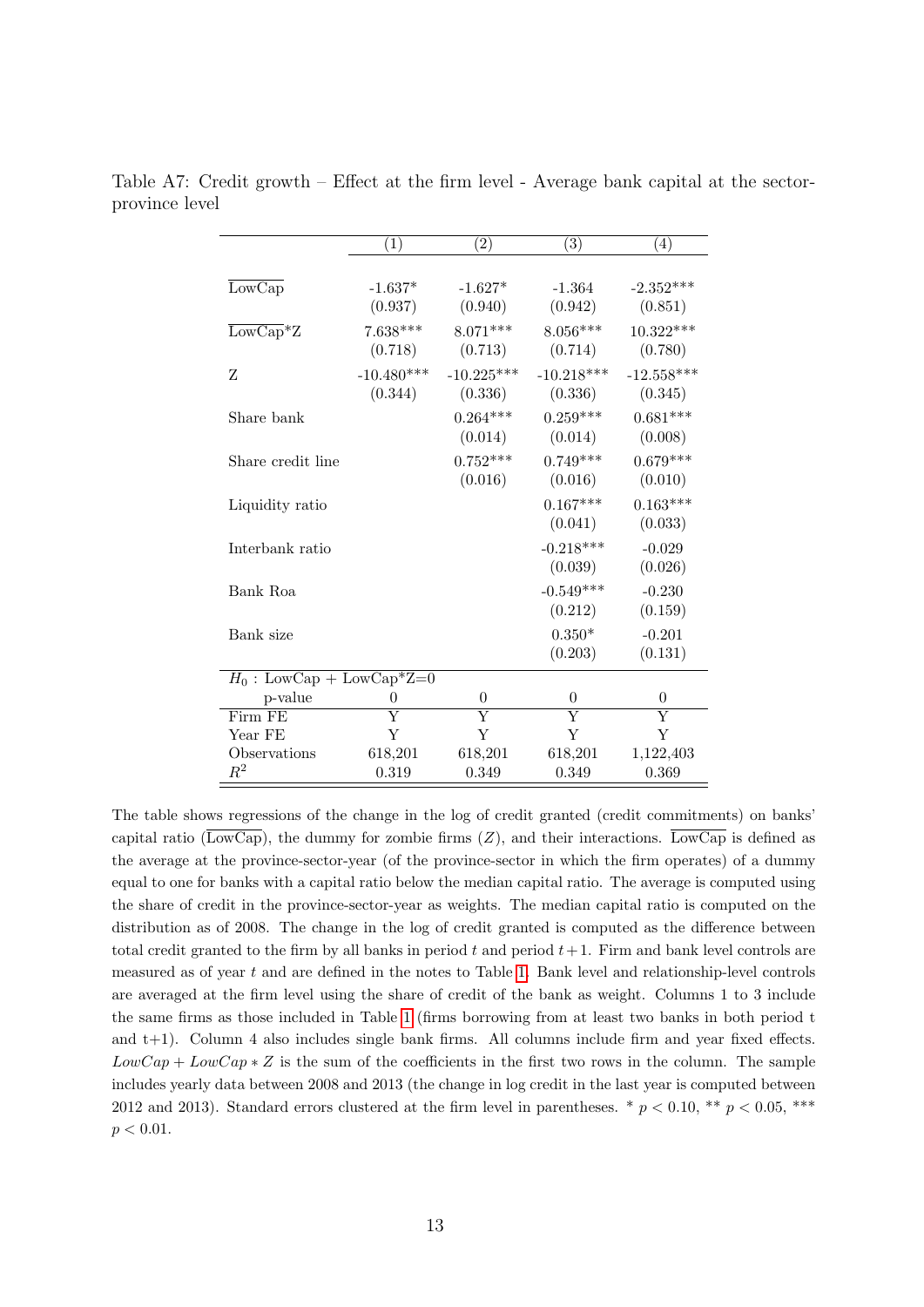<span id="page-13-0"></span>

|                                                         | Mean     | S.D.      | Median                                  | 25 <sub>pot</sub> | 75pct       | $\overline{\rm N}$ |
|---------------------------------------------------------|----------|-----------|-----------------------------------------|-------------------|-------------|--------------------|
|                                                         |          |           | Panel A: Firm level variables           |                   |             |                    |
|                                                         |          |           |                                         |                   |             |                    |
| <b>Non-zombie Firms</b>                                 |          |           |                                         |                   |             |                    |
| $\Delta$ labor                                          | 0.002    | 0.273     | 0.012                                   | $-0.097$          | 0.115       | 850,784            |
| $\Delta$ capital                                        | $-0.016$ | 0.391     | $-0.058$                                | $-0.206$          | 0.079       | 805,464            |
| $\Delta$ sales                                          | $-0.039$ | 0.270     | $-0.023$                                | $-0.164$          | 0.102       | 851,064            |
| $\Delta$ Trade debit                                    | $-0.010$ | 0.453     | $-0.004$                                | $-0.241$          | 0.223       | 725,370            |
| $\Delta$ Non-bank financial debt                        | $-0.059$ | 0.803     | 0.000                                   | $-0.318$          | 0.135       | 297,929            |
| $\Delta$ Cash holdings                                  | $-0.007$ | 1.242     | 0.000                                   | $-0.651$          | 0.632       | 772,595            |
| Dummy capital injection                                 | 0.076    | 0.265     | 0.000                                   | 0.000             | 0.000       | 879,750            |
| Failure                                                 | 0.026    | 0.158     | 0.000                                   | 0.000             | 0.000       | 950,679            |
| Down                                                    | 0.029    | 0.030     | 0.021                                   | 0.009             | 0.037       | 809,332            |
| <b>Zombie Firms</b>                                     |          |           |                                         |                   |             |                    |
| $\Delta$ labor                                          | $-0.045$ | 0.291     | $-0.020$                                | $-0.155$          | 0.087       | 116,501            |
| $\Delta$ capital                                        | $-0.023$ | 0.339     | $-0.048$                                | $-0.149$          | $\,0.035\,$ | 111,272            |
| $\Delta$ sales                                          | $-0.086$ | $0.302\,$ | $-0.058$                                | $-0.230$          | 0.080       | 115,015            |
| $\Delta$ Trade debit                                    | $-0.067$ | 0.465     | $-0.049$                                | $-0.301$          | 0.181       | 112,942            |
| $\Delta$ Non-bank financial debt                        | 0.026    | 0.789     | 0.000                                   | $-0.215$          | 0.237       | 64,351             |
| $\Delta$ Cash holdings                                  | $-0.101$ | 1.344     | 0.000                                   | $-0.831$          | 0.651       | 101,682            |
| Dummy capital injection                                 | 0.130    | 0.336     | 0.000                                   | 0.000             | 0.000       | 122,817            |
| Failure                                                 | 0.077    | 0.266     | 0.000                                   | 0.000             | 0.000       | 199,982            |
| Down                                                    | 0.034    | 0.034     | 0.024                                   | 0.012             | 0.042       | 112,350            |
|                                                         |          |           |                                         |                   |             |                    |
|                                                         |          |           | Panel B: Sector-province-year variables |                   |             |                    |
| Capital ratio below median $(\overline{\text{LowCap}})$ | 0.267    | 0.202     | 0.202                                   | 0.125             | 0.336       | 1,002,527          |
| Share of zombies (ShZ)                                  | 0.200    | 0.083     | 0.197                                   | 0.148             | 0.243       | 1,002,527          |
| Standard Deviation of TFP                               | 0.596    | 0.203     | 0.563                                   | 0.484             | 0.656       | 10,900             |
| TFP growth                                              | $-0.020$ | 0.177     | $-0.017$                                | $-0.084$          | 0.046       | 10,972             |

#### Table A8: Summary Statistics for the Effects of Zombie Lending

The table shows descriptive statistics of the variables used in regressions of the effects of zombie lending. Panel A reports growth rate of the wage bill, the capital stock, sales, trade debit, non-bank financial debt and cash holdings, all at constant prices; a dummy for capital injections, equal to 1 if the firm recorded an increase in the book value of equity, a dummy equal to 1 if a firm fails, and the variable Down, defined in equation [5.](#page-0-0) Panel B report indicators at the province-sector-year levels. CR below median is the share of credit extended by banks with a capital ratio below the median value of the banks' capital ratio; Share of zombies is the share of firms classified as zombies according to our preferred definition (see description in the paper and in Table [1\)](#page-5-0). All statistics are computed at the firm-year level, except standard deviation of TFP and TFP growth, that are computed at the province-sector-year level (the unit of observation in the regressions). Variables refer to the years 2008-2013.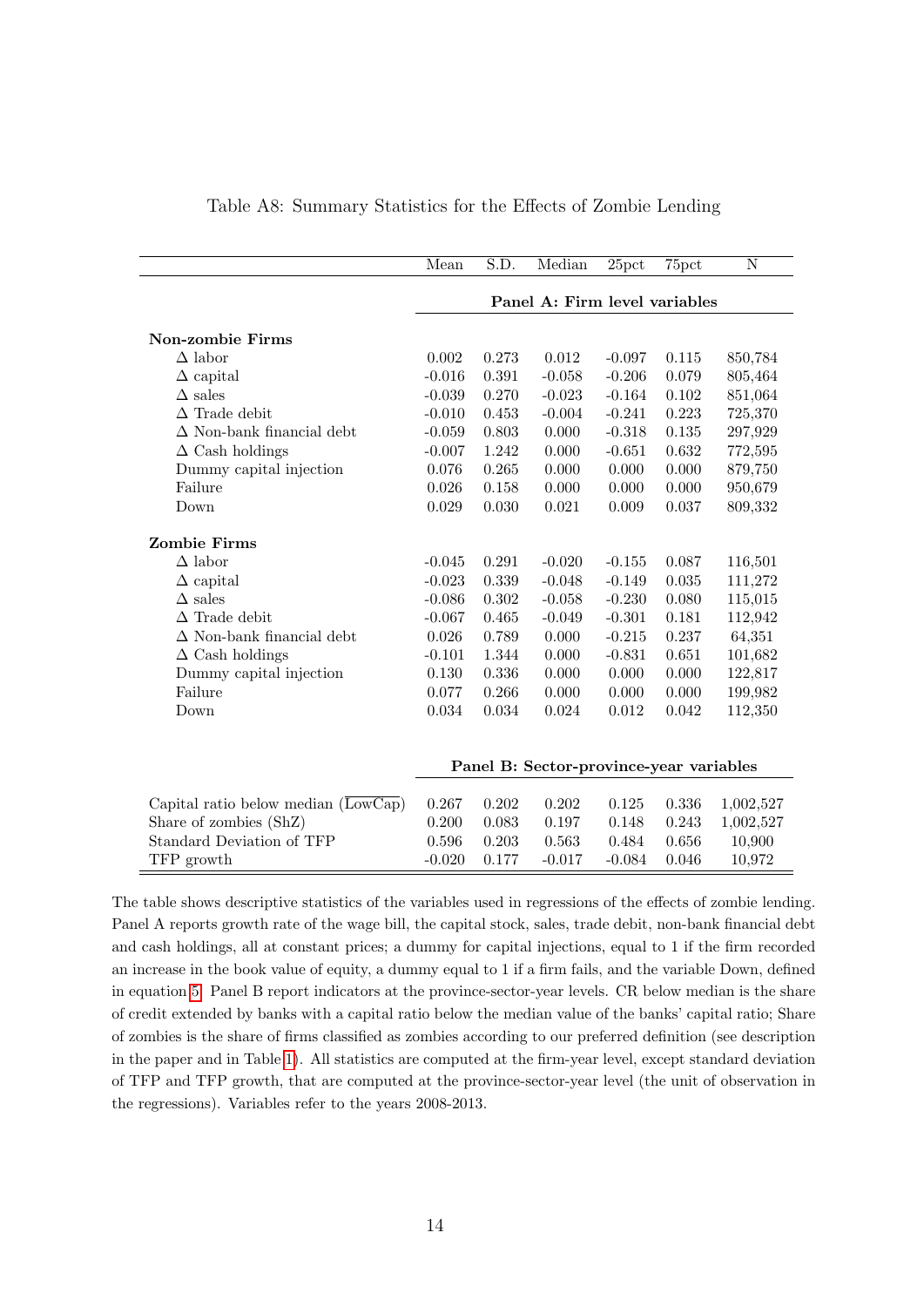|                                         | $\overline{(1)}$        | $\overline{(2)}$   | $\overline{(3)}$ | (4)                                           | (5)      | $\overline{(6)}$ |
|-----------------------------------------|-------------------------|--------------------|------------------|-----------------------------------------------|----------|------------------|
|                                         |                         |                    |                  | Panel A:Bank-province-sector-year regressions |          |                  |
| $\operatorname{Shock}_t$                | $-0.000$                | 0.001              | 0.001            | $-0.008$                                      | 0.001    | $-0.007$         |
|                                         | (0.005)                 | (0.006)            | (0.006)          | (0.006)                                       | (0.006)  | (0.007)          |
| $\text{Shock}_{t-1}$                    |                         | 0.004              |                  |                                               | 0.007    | 0.008            |
|                                         |                         | (0.006)            |                  |                                               | (0.006)  | (0.006)          |
| $\text{Shock}_{t-2}$                    |                         |                    | 0.000            |                                               | 0.001    | 0.004            |
|                                         |                         |                    | (0.006)          |                                               | (0.006)  | (0.007)          |
| $\operatorname{Shock}_{t-3}$            |                         |                    |                  | 0.004                                         |          | 0.005            |
|                                         |                         |                    |                  | (0.007)                                       |          | (0.008)          |
| $H_0$ : $\sum_i \text{Shock}_{t-i} = 0$ |                         |                    |                  |                                               |          |                  |
| p-value                                 |                         | 0.568              | 0.902            | 0.665                                         | 0.416    | 0.578            |
| Province-Sector FE                      | $\overline{\mathrm{Y}}$ | Y                  | Y                | Y                                             | Ÿ        | Y                |
| Year FE                                 | Y                       | Y                  | Y                | Y                                             | Y        | Y                |
| Observations                            | 325,425                 | 285,905            | 232,634          | 186,230                                       | 230,970  | 183,093          |
| $\mathbf{R}^2$                          | 0.259                   | 0.268              | 0.304            | 0.334                                         | 0.306    | 0.338            |
|                                         |                         |                    |                  |                                               |          |                  |
|                                         |                         |                    |                  | Panel B: Bank-year regressions                |          |                  |
| $\operatorname{Shock}_t$                | $-0.051$                | $-0.055$           | $-0.072$         | $-0.110**$                                    | $-0.073$ | $-0.110**$       |
|                                         | (0.059)                 | (0.055)            | (0.057)          | (0.055)                                       | (0.054)  | (0.053)          |
| $\operatorname{Shock}_{t-1}$            |                         | $-0.003$           |                  |                                               | 0.002    | $-0.014$         |
|                                         |                         | (0.057)            |                  |                                               | (0.055)  | (0.056)          |
| $\operatorname{Shock}_{t-2}$            |                         |                    | $-0.004$         |                                               | $-0.007$ | 0.001            |
|                                         |                         |                    | (0.061)          |                                               | (0.060)  | (0.059)          |
| $\operatorname{Shock}_{t-3}$            |                         |                    |                  | 0.043                                         |          | 0.040            |
|                                         |                         |                    |                  | (0.071)                                       |          | (0.070)          |
| $H_0$ : $\sum_i \text{Shock}_{t-i} = 0$ |                         |                    |                  |                                               |          |                  |
| p-value                                 |                         | 0.582              | 0.480            | 0.528                                         | 0.616    | 0.687            |
| Year FE                                 | $\overline{\mathrm{Y}}$ | $\overline{\rm Y}$ | Y                | $\overline{\rm Y}$                            | Υ        | Y                |
| Observations                            | 1,261                   | 1,083              | 920              | 767                                           | 916      | 760              |
| $\mathrm{R}^2$                          | 0.009                   | 0.012              | 0.019            | 0.030                                         | 0.019    | 0.029            |

Table A9: Capital ratio and local shocks

The table report regressions of banks capital ratio on local-sectoral shocks, computed regressing sales growth at the firm level on a set of year-province-sector dummies and using the estimated dummies as shocks. In panel A the unit of observation is the bank-province-sector-year. For example, if bank 1 is active in markets 1, 4 and 10 in year t, the dataset has bank 1 capital ratio repeated 3 times and associated with the corresponding shocks in market 1, 4 and 10 in that year. To account for the different exposure of the bank to the different markets, observations are weighted by the share of lending in each market of a bank's total lending. All columns include province-sector and year fixed effects. Standard errors are clustered at the level of the bank-year. In panel B, the dataset is collapsed at the bank-year level, using the share of lending in each market of a bank's total lending as weights. All columns include year fixed effects. The sample includes yearly data between 2008 and 2013. Standard errors are clustered at the bank level. The p-value is \*  $p < 0.10$ , \*\*  $p < 0.05$ , \*\*\*  $p < 0.01$ .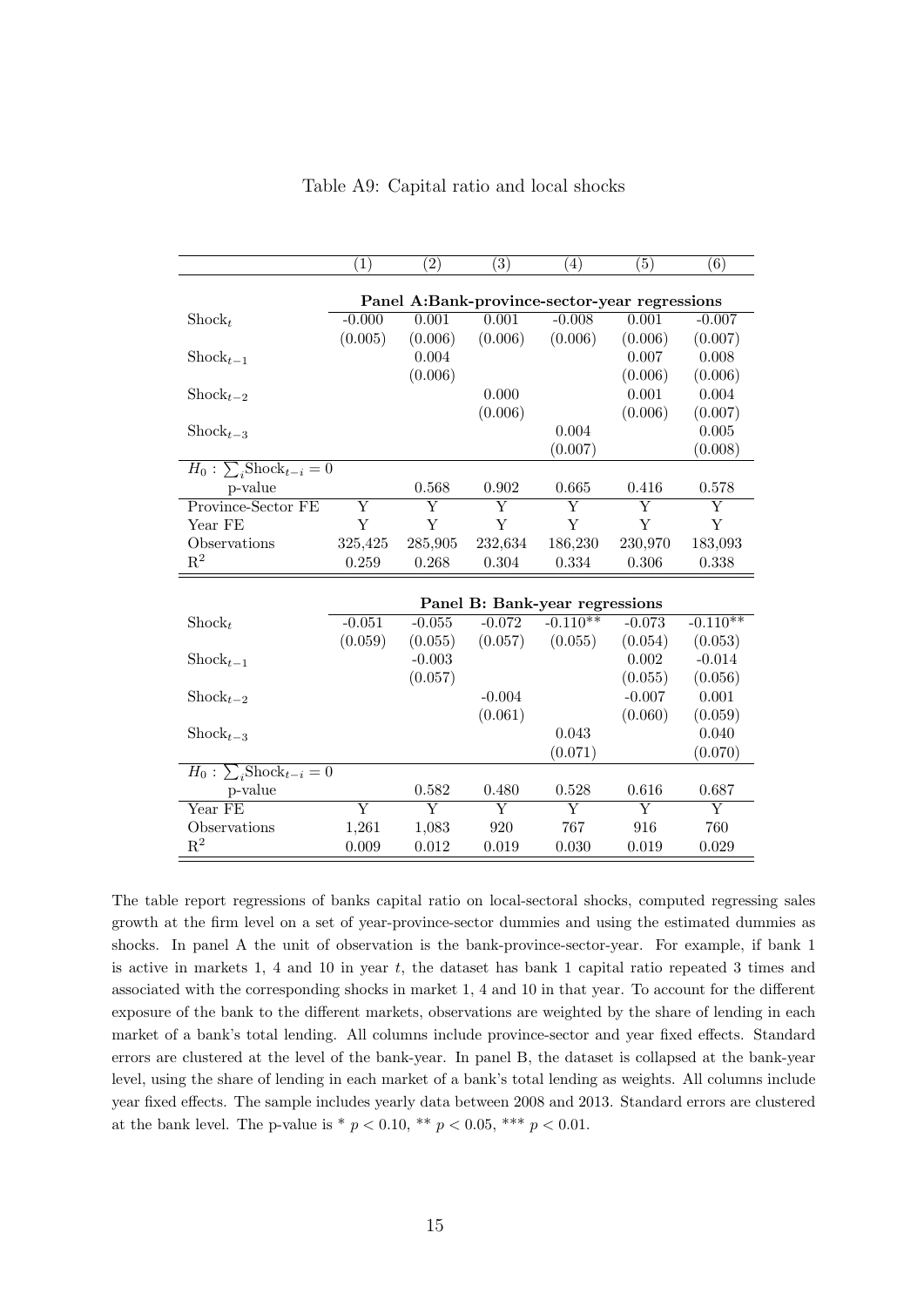|                             | (1)         | $\left( 2\right)$  |
|-----------------------------|-------------|--------------------|
|                             |             | $\Delta$ Employees |
|                             |             |                    |
| LowCap                      | $-0.003$    |                    |
|                             | (0.004)     |                    |
| $LowCap*Z$                  | $0.022***$  | $0.021***$         |
|                             | (0.004)     | (0.004)            |
| Z                           | $-0.041***$ | $-0.041***$        |
|                             | (0.002)     | (0.002)            |
| $H_0$ : LowCap + LowCap*Z=0 |             |                    |
| p-value                     | .001        |                    |
| Prov-Sect FE                | Y           | N                  |
| Year FE                     | Y           | N                  |
| Prov-Sect-Year FE           | N           | Y                  |
| Observations                | 835,719     | 835,378            |
| $R^2$                       | 0.016       | 0.030              |

Table A10: Employment growth and banks capital ratio

The table shows regressions of employment growth, defined as the delta log of the number of employees, on banks' capital ratio  $\overline{\text{LowCap}}$ , defined as the average at the province-sector-year of a dummy equal to one for banks with a capital ratio below the median capital ratio as of 2008. The average is computed using the share of credit in the province-sector-year as weights. The dummy zombie firms (Z) is computed as described in Table [1.](#page-5-0) Column (1) includes province-sector and year fixed effects, while column (2) includes province-sector-year fixed effects.  $LowCap + LowCap * Z$  is the sum of the coefficients in the first two rows in the column. The sample includes yearly data between 2008 and 2013. Standard errors clustered at the province-sector level. \*  $p < 0.10$ , \*\*  $p < 0.05$ , \*\*\*  $p < 0.01$ .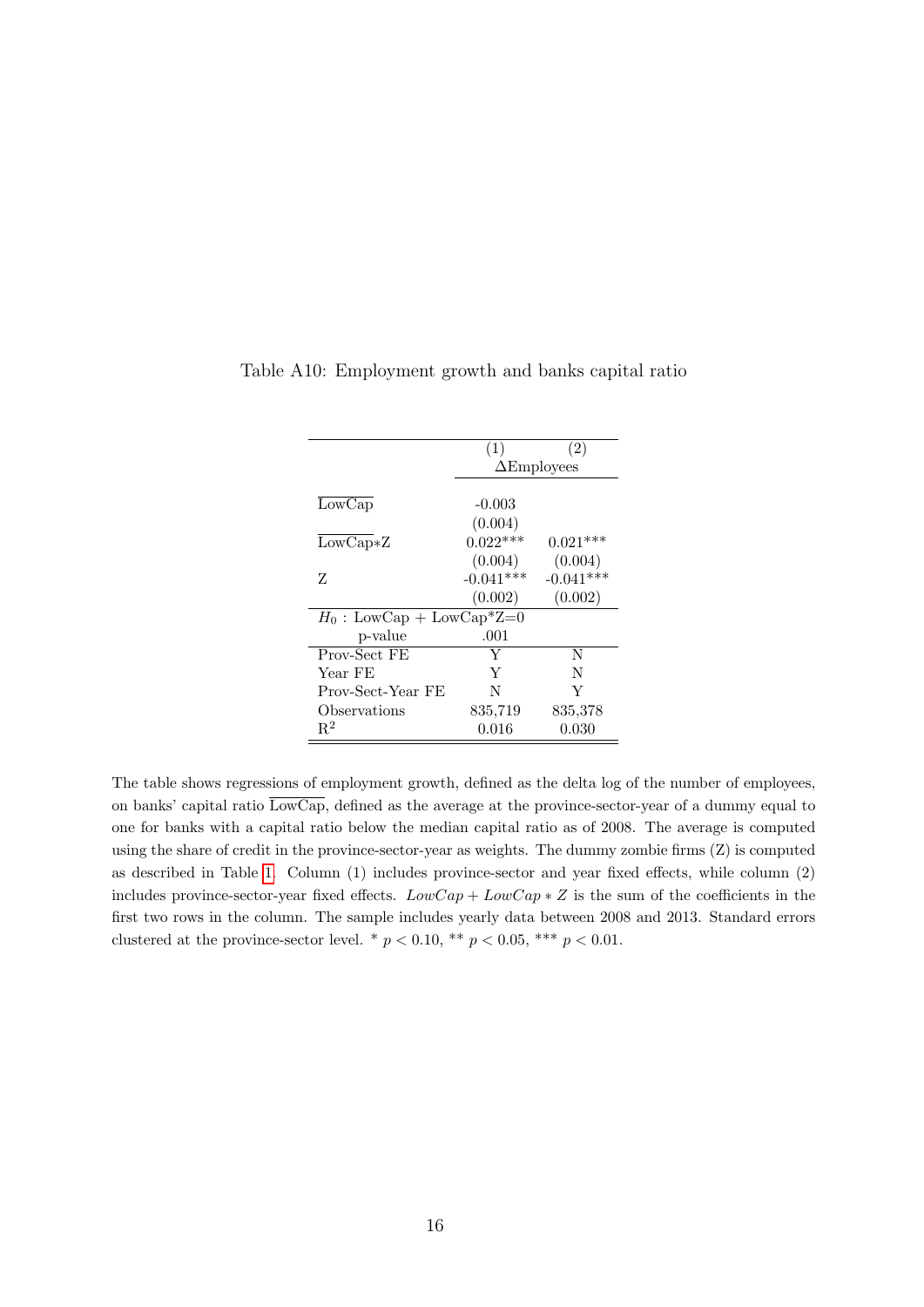|                                        | $\left( 1\right)$ | $\left( 2\right)$ | $\left( 3\right)$ | $\left( 4\right)$ | (5)         | (6)               |
|----------------------------------------|-------------------|-------------------|-------------------|-------------------|-------------|-------------------|
|                                        |                   | $\Delta$ Labour   |                   | $\Delta$ Capital  |             | $\triangle$ Sales |
|                                        |                   |                   |                   |                   |             |                   |
| LowCap                                 | 0.006             |                   | $-0.002$          |                   | 0.008       |                   |
|                                        | (0.006)           |                   | (0.003)           |                   | (0.008)     |                   |
| $\widetilde{\operatorname{LowCap}}^*Z$ | $0.035***$        | $0.035***$        | $0.024***$        | $0.026***$        | $0.016***$  | $0.019***$        |
|                                        | (0.004)           | (0.004)           | (0.003)           | (0.003)           | (0.005)     | (0.005)           |
| Z                                      | $-0.057***$       | $-0.056***$       | $-0.021***$       | $-0.021***$       | $-0.052***$ | $-0.052***$       |
|                                        | (0.002)           | (0.002)           | (0.001)           | (0.001)           | (0.002)     | (0.002)           |
| $H_0$ : LowCap + LowCap*Z=0            |                   |                   |                   |                   |             |                   |
| p-value                                | $\theta$          |                   | $\theta$          |                   | 0.006       |                   |
| Prov-Sect FE                           | Y                 | N                 | Y                 | N                 | Y           | N                 |
| Year FE                                | Y                 | N                 | Y                 | N                 | Y           | N                 |
| Prov-Sect-Year FE                      | N                 | Y                 | N                 | Y                 | N           | Y                 |
| Observations                           | 967,280           | 967,004           | 972,396           | 972,110           | 966,075     | 965,791           |
| $\mathrm{R}^2$                         | 0.036             | 0.058             | 0.024             | 0.034             | 0.083       | 0.122             |

Table A11: Firms growth and zombie lending with the alternative definition of banks capital ratio

The table shows regressions of different measures of firm growth on banks' capital ratio,  $\widetilde{\text{LowCap}}$ , computed as the average at the province-sector-year of a dummy equal to one for banks with a capital ratio below the median capital ratio as of 2008. The average is computed using the share of credit in the province-sector for the period 2004-2007 as weights. The dependent variable is the delta log of the wage bill in column  $(1)-(2)$ , of the book value of the capital stock in columns  $(3)-(4)$ , of sales in columns  $(5)-(6)$ . The dummy for zombie firms (Z) is defined as in Table [1.](#page-5-0) Odd columns include province-sector and year fixed effects, while even columns include province-sector-year fixed effects.  $LowCap + LowCap * Z$  is the sum of the coefficients in the first two rows in the column. The sample includes yearly data between 2008 and 2013. Standard errors clustered at the province-sector level. \*  $p < 0.10$ , \*\*  $p < 0.05$ , \*\*\*  $p < 0.01$ .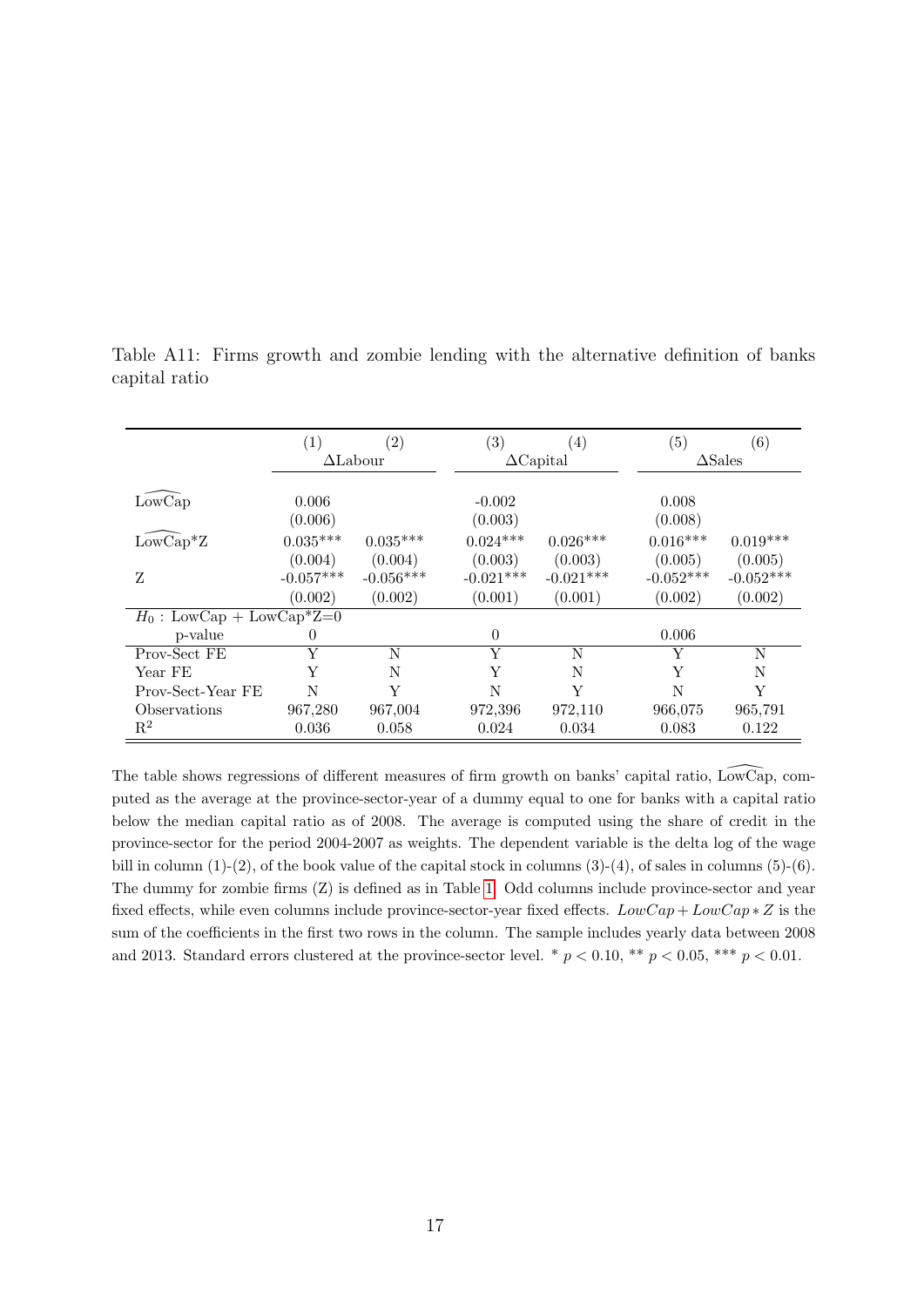|                             | (1)         | (2)                | (3)         |
|-----------------------------|-------------|--------------------|-------------|
|                             |             | Linear probability | Probit      |
|                             |             |                    |             |
| LowCap                      | 0.231       |                    | 0.232       |
|                             | (0.208)     |                    | (0.215)     |
| $LowCap^*Z$                 | $-1.311***$ | $-1.336***$        | $-0.864***$ |
|                             | (0.322)     | (0.331)            | (0.183)     |
| Z                           | $5.601***$  | $5.605***$         | $4.209***$  |
|                             | (0.181)     | (0.182)            | (0.096)     |
| $H_0$ : LowCap + LowCap*Z=0 |             |                    |             |
| p-value                     | 0.003       |                    | 0.009       |
| Prov-Sect FE                | Y           | N                  | Y           |
| Year FE                     | Y           | N                  | Y           |
| Prov-Sect-Year FE           | N           | Y                  | N           |
| Observations                | 1,150,765   | 1,150,718          | 1,150,684   |
| $R^2$                       | 0.016       | 0.020              | 0.038       |

Table A12: Firms failure and banks alternative definition of capital ratio

The table shows regressions of a dummy equal to 100 for firms that go bankrupt on banks capital ratio, so that all coefficients can be read as percentages. LowCap is the average at the province-sector-year of a dummy equal to one for banks with a capital ratio below the median capital ratio as of 2008. The average is computed using the share of credit in the province-sector for the period 2004-2007 as weights. The dummy for zombie firms (Z) is defined as in Table [1.](#page-5-0) Odd columns include province-sector and year fixed effects, while column (2) includes province-sector-year fixed effects. The first two columns are OLS estimates, while column (3) is a probit estimate, with marginal effects reported.  $LowCap + LowCap * Z$  is the sum of the coefficients in the first two rows in the column. The sample includes yearly data between 2008 and 2011. Standard errors clustered at the province-sector level. \*  $p < 0.10$ , \*\*  $p < 0.05$ , \*\*\*  $p < 0.01$ .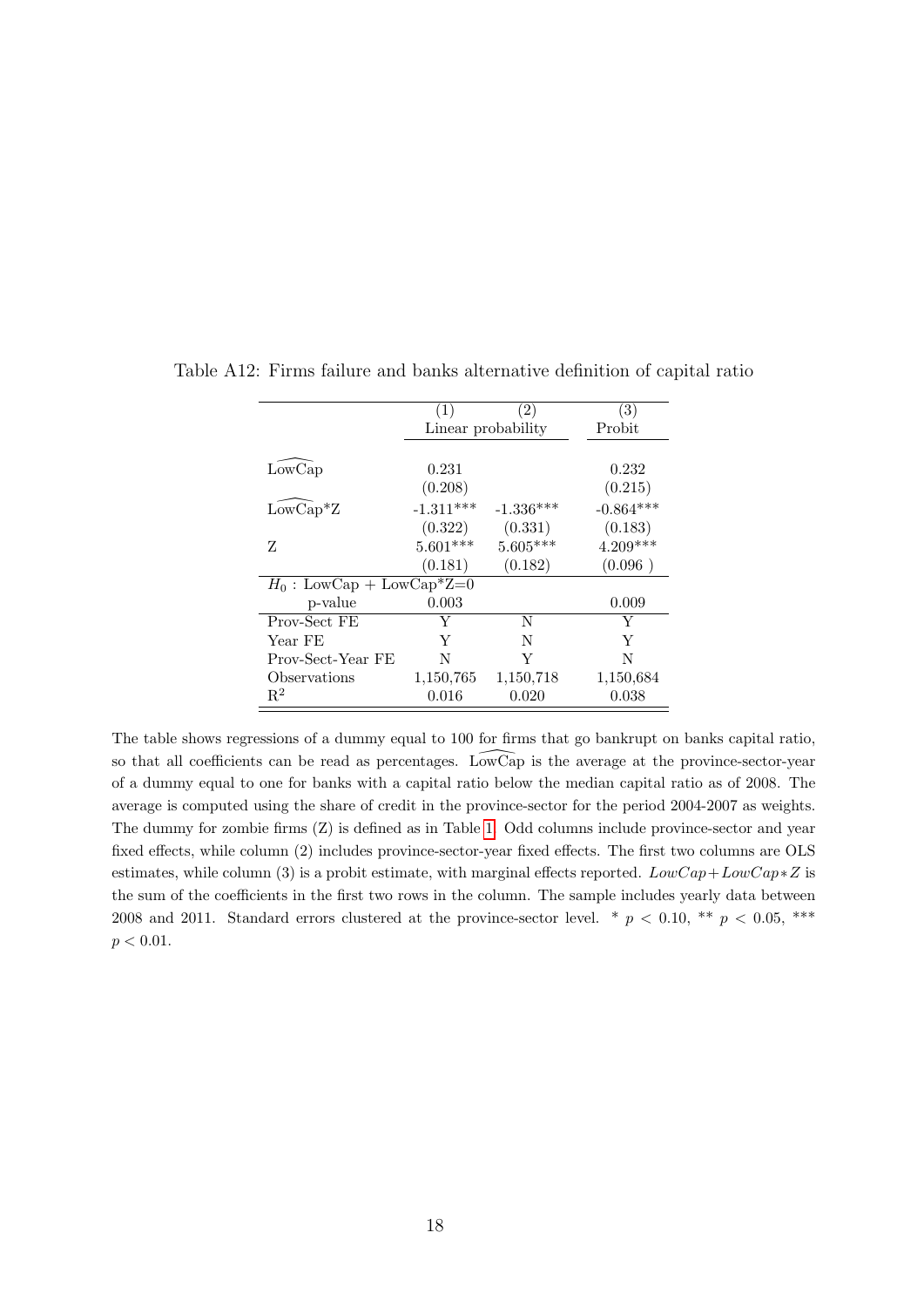|              | (1)         | $\left(2\right)$ | $\left(3\right)$ | 4)          |
|--------------|-------------|------------------|------------------|-------------|
|              |             |                  |                  |             |
| LowCap       | 0.000       | $-0.003$         | $-0.030***$      | $-0.025***$ |
|              | (0.008)     | (0.006)          | (0.011)          | (0.008)     |
| $LowCap*ShZ$ |             |                  | $0.134***$       | $0.106***$  |
|              |             |                  | (0.040)          | (0.027)     |
| ShZ          |             |                  | 0.001            | $0.052***$  |
|              |             |                  | (0.021)          | (0.017)     |
| TFP growth   | $-0.054***$ | $-0.076***$      | $-0.054***$      | $-0.074***$ |
|              | (0.013)     | (0.008)          | (0.013)          | (0.008)     |
|              |             |                  |                  |             |
| Prov-Sect FE | Y           | Y                | Y                | Y           |
| Year FE      | Y           | Y                | Y                | Y           |
| Observations | 9,194       | 10,885           | 9,194            | 10,885      |
| $R^2$        | 0.824       | 0.871            | 0.825            | 0.872       |

Table A13: TFP dispersion and banks capitalization with the alternative definition of capital ratio

The table shows regressions of the standard deviation of TFP at the province-sector-year level on the share of zombies and banks capital ratio. Specifically, ShZ is the share of firms that are classified as zombies in the province-sector-year and LowCap is the average at the province-sector-year of a dummy equal to \ one for banks with a capital ratio below the median capital ratio as of 2008. The average is computed using the share of credit in the province-sector for the period 2004-2007 as weights. TFP growth is Delta log of the average TFP at the province-sector level. Odd columns exclude province-sector-years with less than 10 firms. Even columns include all province-sector-years but weigh them according to the number of firms. All regressions include year and province-sector fixed effects. The sample includes yearly data between 2008 and 2013. Standard errors clustered at the province-sector level. \*  $p < 0.10$ , \*\*  $p < 0.05$ , \*\*\*  $p < 0.01$ .